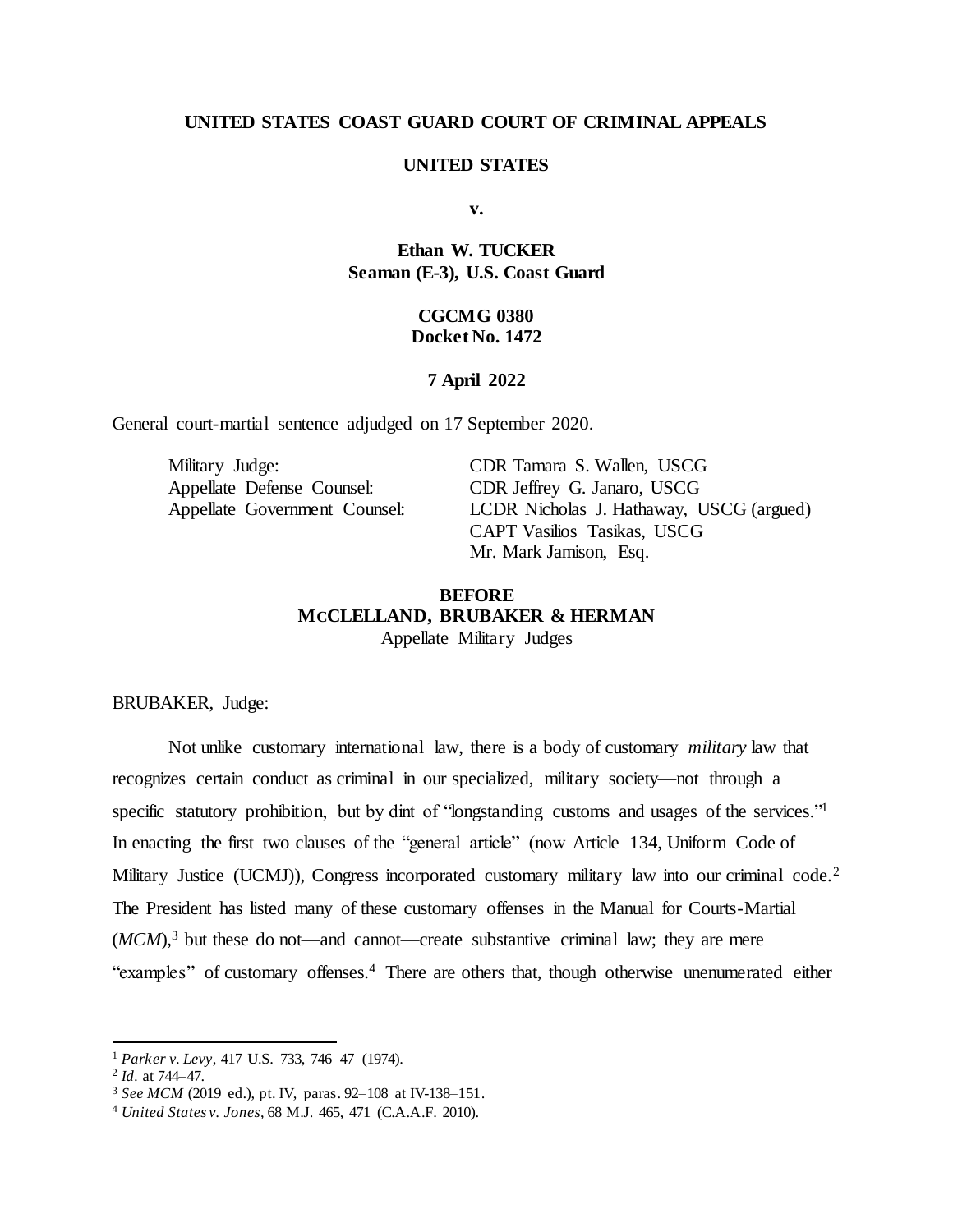by Congress or by the President, also exist under customary military law.<sup>5</sup>

These unenumerated Article 134 offenses have sometimes been referred to as "novel."<sup>6</sup> But this appellation is problematic; we will avoid it. An offense being "novel"—or "new and not resembling something formerly known or used"<sup>7</sup>—stands in conflict with how customary law works. Article 134 is not an invitation for those making charging decisions to get creative. To the contrary, an offense under the first two clauses of Article 134, whether previously written or not, must be grounded in already-known custom and usage. If an offense is truly novel—new, lacking any semblance to something formerly known or used—it per se does not stand among the services' longstanding customs and usages and cannot be the basis for a criminal conviction.<sup>8</sup> Such is the case we have here.

A military judge sitting as a general court-martial convicted Appellant of violating a lawful general order, making a false official statement, and committing an unenumerated, general disorder involving death of another in violation of Articles 92, 107, and 134, UCMJ. Also consistent with his pleas, the military judge found Appellant not guilty of involuntary manslaughter and negligent homicide under Articles 119 and 134, UCMJ. The military judge, however, found Appellant guilty of involuntary manslaughter's lesser-included offense of assault consummated by a battery under Article 128, UCMJ. The military judge sentenced Appellant to reduction to E-1, a bad-conduct discharge, and confinement for fourteen months. Judgment was entered accordingly.

Appellant raises seven assignments of error, paraphrased as follows:

(1) The unenumerated Article 134 specification fails to state an offense;

<sup>5</sup> *See, e.g., United States v. Vaughan*, 58 M.J. 29, 35 (C.A.A.F. 2003) (child neglect); *United States v. Hoffman*, No. 201400067, 2020 WL 3045674, at \*6 (N.M. Ct. Crim. App. 8 June 2020) (unpub.) (attempted child enticement). <sup>6</sup> *See United States v. Reese*, 76 M.J. 297, 298, n.2 (C.A.A.F. 2017).

<sup>7</sup> https://www.merriam-webster.com/dictionary/novel

<sup>8</sup> *See, e.g., United States v. Merritt*, 72 M.J. 483, 485 (C.A.A.F. 2013) (setting aside conviction for unenumerated offense of viewing child pornography).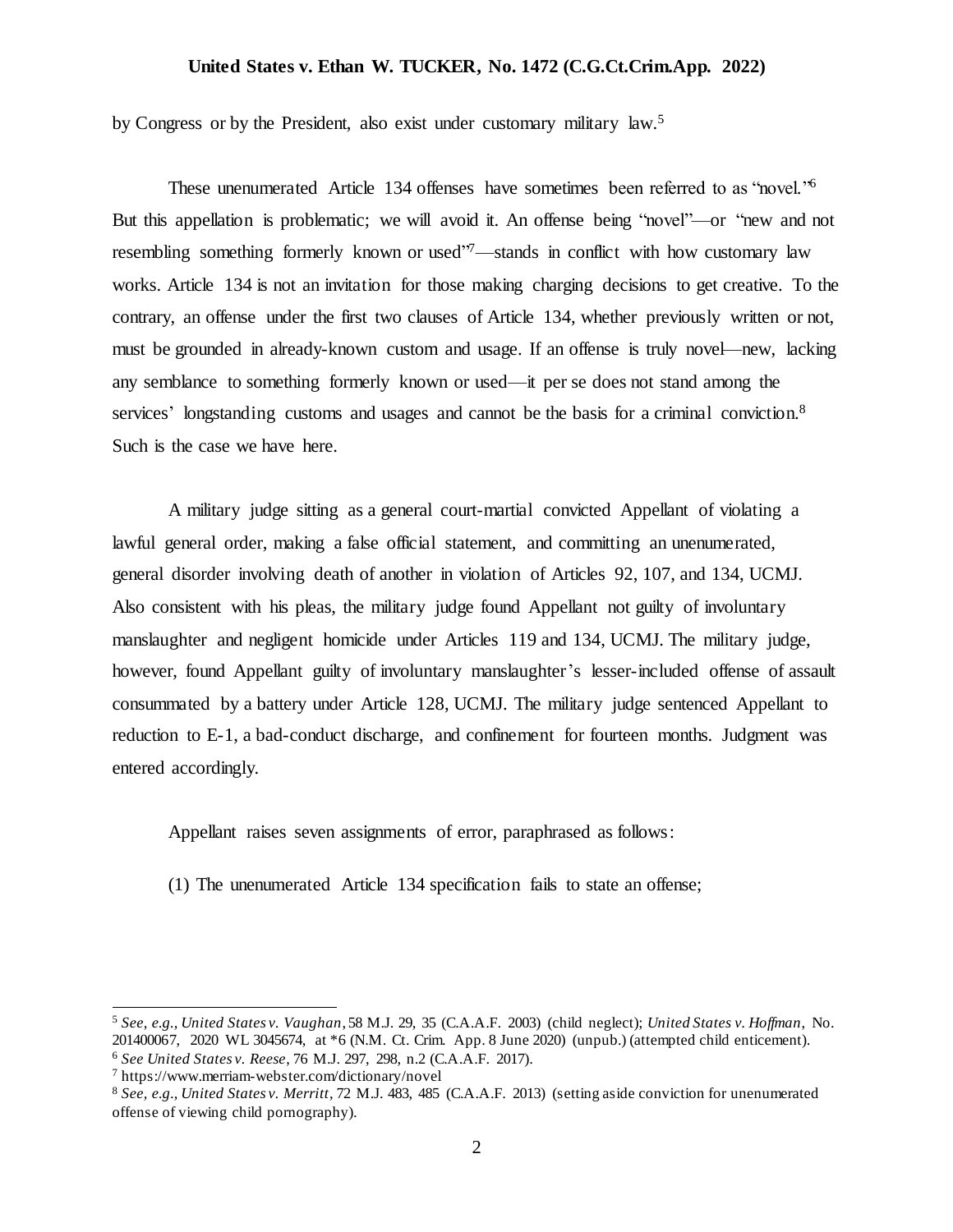- (2) Appellant's plea of guilty to the unenumerated Article 134 specification was improvident; 9
- (3) The staff judge advocate (SJA) had other than an official interest in the outcome of the case and therefore was disqualified from participating in the case;
- (4) The SJA's participation created an appearance of unlawful command influence  $(UCI);^{10}$
- (5) The military judge erred by failing to address legal defenses in her special findings;
- (6) The sentence is inappropriately severe; and

l

(7) Appellant was prejudiced by unreasonable post-trial delay.

We heard oral argument on the first two issues pertaining to the unenumerated Article 134 offense. We conclude that the military judge abused her discretion by accepting Appellant's plea of guilty to that offense. This moots the first issue, because more fundamental than whether there was error in *charging* the offense—and the unsettled question of whether, in light of recent amendments to the Rules for Courts-Martial, such error was waived, forfeited, or neither—is our conclusion that Appellant's *plea and conviction* were for non-criminal conduct and barred by presidential limitation. We thus set aside the conviction and reassess the sentence, which moots the sentence severity issue. We address the remaining issues, but find no further error.

### **Background**

On 26 January 2019, the Coast Guard Cutter *Douglas Munro* (WHEC 724), in the midst of a Bering Sea patrol, was moored in Dutch Harbor, Alaska. Many of the crew on liberty that evening headed to a local bar. Appellant, Seaman Kelch, and Seaman T.H., who were friends, fellow members of the cutter's Deck Division, and underage, had other plans. Armed with a bottle of whiskey provided by an of-age shipmate, they had the cutter's liberty van drop them off at a trailhead and hiked from there to an area of rocky beach where there was an old CONEX box. There, they planned to "have a good time, relax, and just hang out for the night." (R. at

<sup>&</sup>lt;sup>9</sup> In his brief, Appellant actually framed this in terms of legal and factual insufficiency of the evidence. But because he pleaded guilty to it, there is no "evidence" for us to consider; we instead review whether his plea was provident under an abuse of discretion standard. *United States v. Hiser*, \_\_ M.J. \_\_, No. 21-0219, 2022 WL 152354, at \*5 (C.A.A.F. Jan. 13, 2022) ("When an accused has pleaded guilty, we do not review the 'evidence' for legal sufficiency for the simple reason that there is no evidence when there is no trial.").

<sup>10</sup> Appellant personally raised issues (3) and (4) pursuant to *United States v. Grostefon*, 12 M.J. 431 (C.M.A. 1982).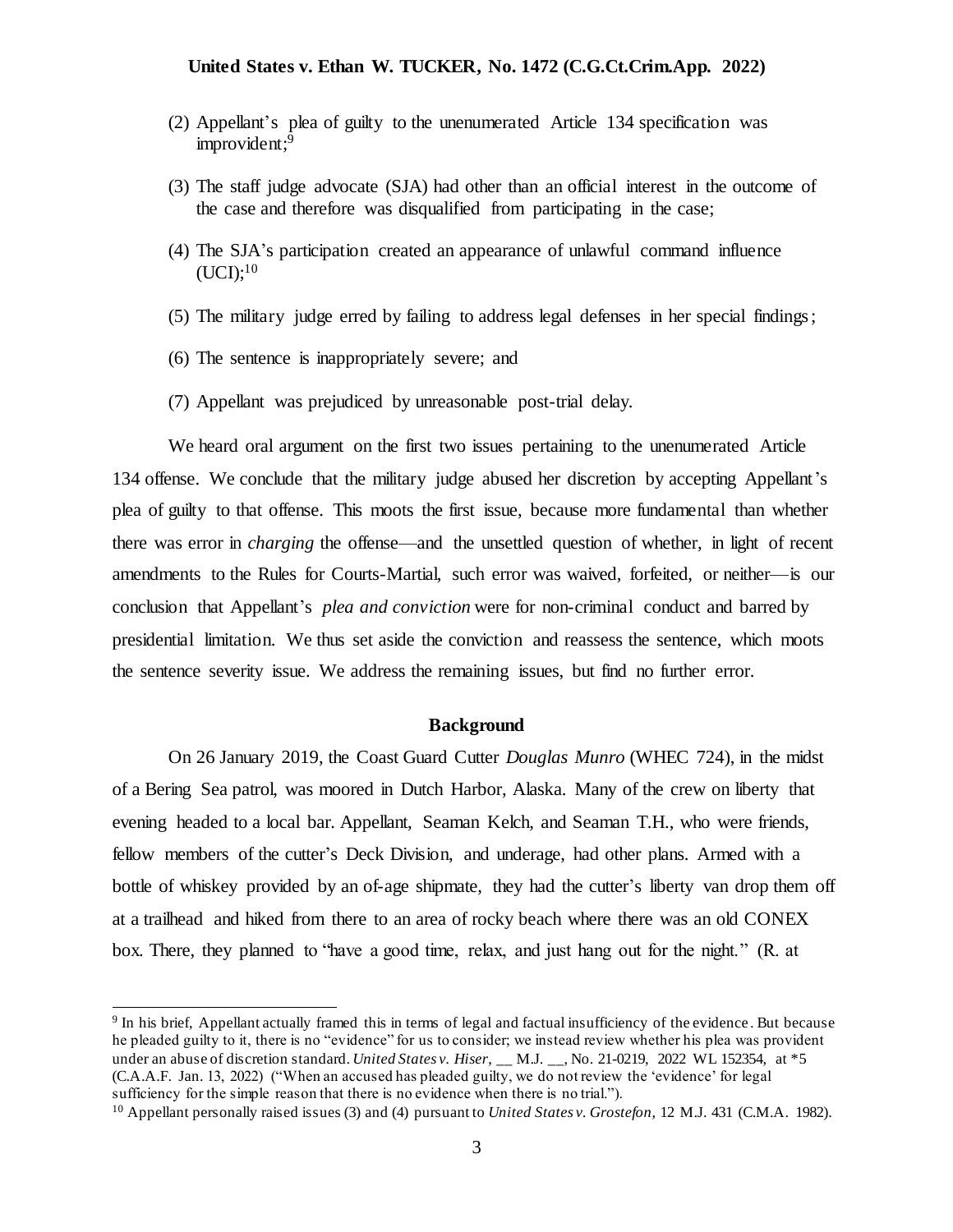481.) They built a fire, played some music, and passed the bottle until the three of them, particularly Appellant and Seaman Kelch, became increasingly inebriated.

After Seaman Kelch expressed difficulties in his life, he and Appellant "started bickering back and forth about each other's childhood, and kind of who had it worse." (R. at 485.) Seaman Kelch became upset. Appellant and Seaman T.H. tried to comfort him, but he "started kind of freaking out, like throwing things, kicking stuff around." (R. at 485.) This included "kicking around the fire and grabbing like pieces of wood and stuff out of the fire, and like throwing it out the window." (R. at 548.) Appellant and Seaman T.H. tried to get him to stop, and Appellant wrapped his arms around Seaman Kelch "sort of like a bear hug, and then it moved up towards a head lock." (R. at 485.) Seaman Kelch got out of the hold, the two fell backwards, and Appellant hit his head on the CONEX box. Everyone decided at that point that it was time to head back to the cutter.

After gathering things up and starting to make their way back to the cutter, Appellant and Seaman T.H. stopped, realizing that Seaman Kelch was no longer with them. With a cold rain falling, they called out and looked for Seaman Kelch until they found him lying at the water's edge, water lapping up on him and yelling incoherently. After unsuccessfully trying to comfort Seaman Kelch and to convince him to get up and walk toward the cutter, they both tried grabbing Seaman Kelch to get him up and to drag him to safety, but Seaman Kelch was resistant, flailing his arms, falling back to the ground, and rolling back toward the water.

Growing frustrated, Appellant straddled Seaman Kelch, grabbed him by the scruff of his jacket, "and like went down face-to-face, forehead-to-forehead and was begging him, trying to convince him to get up and start making it back." (R. at 496.) Seaman Kelch, however, "just wasn't cooperating. He wasn't helping us in any way." (R. at 496). Out of what the parties stipulated was frustration, Appellant punched Seaman Kelch two or three times in the chest and the side of the face. Seaman T.H. intervened, telling Appellant not to hit Seaman Kelch, at which point Appellant got off of Seaman Kelch, made his way up the bank, and lay down in the grass.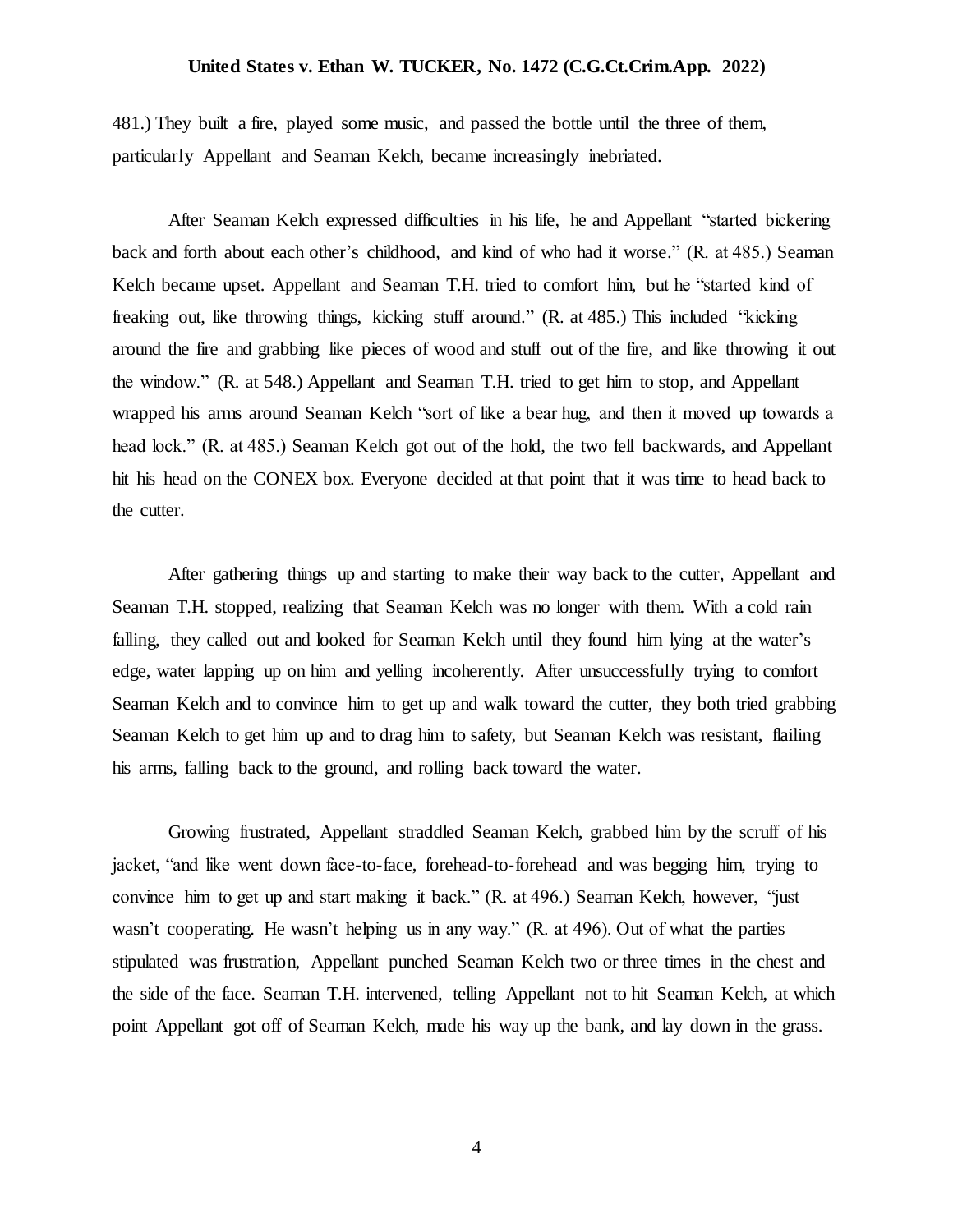Seaman T.H. then tried to drag Seaman Kelch out by himself multiple times, but kept slipping and falling on the rocks. Eventually, he was able to pull Seaman Kelch by his belt and got him up from the waterline as much as he could. At that point, neither Seaman Kelch nor Appellant were moving and Seaman T.H. decided it was time to take a break. After catching his breath, he made his way to Appellant, who was still lying on his back, and yelled at him that he was going back to the cutter to get help.

It took Seaman T.H. thirty to forty-five minutes to walk back to the cutter, at which point he informed a shipmate of the situation. The shipmate, telling Seaman T.H. to remain behind, gathered two others and had the duty driver take them to the trailhead. They soon located Appellant lying on his back, unconscious. They shook him awake, but he was incoherent, cold to the touch, his clothes soaking wet. One of the colleagues put some of his own dry clothes on Appellant and brought him back to the liberty van to warm up. As he started to warm up, Appellant grabbed his colleague by the collar and said, " '[Y]ou've got to go find Kelch, man, you've got to go save Kelch.' Just like kept saying this over and over." (R. at 828.)

Meanwhile, the others could not find Seaman Kelch, so they returned to the cutter and notified the chain of command, who convened an official search party. After hours of searching, the party found Seaman Kelch face down in the surf. He was declared dead early the morning of 27 January 2019.

The Government initially charged Appellant with murder and manslaughter, along with several more minor offenses. But, consistent with a plea agreement, it withdrew the murder charge and referred in its place a charge under Article 134, UCMJ, with two specifications: (1) negligent homicide by causing blunt force trauma to Seaman Kelch and leaving him alone; and (2) an unenumerated offense alleging a series of acts, each of which contributed to Seaman Kelch's death. Appellant pleaded and was found guilty of drinking underage in violation of a lawful general order, making a false official statement to investigators, and taking actions that contributed to Seaman Kelch's death. The military judge acquitted Appellant of both contested charges of involuntary manslaughter and negligent homicide, but convicted him of involuntary manslaughter's lesser-included offense of assault consummated by a battery.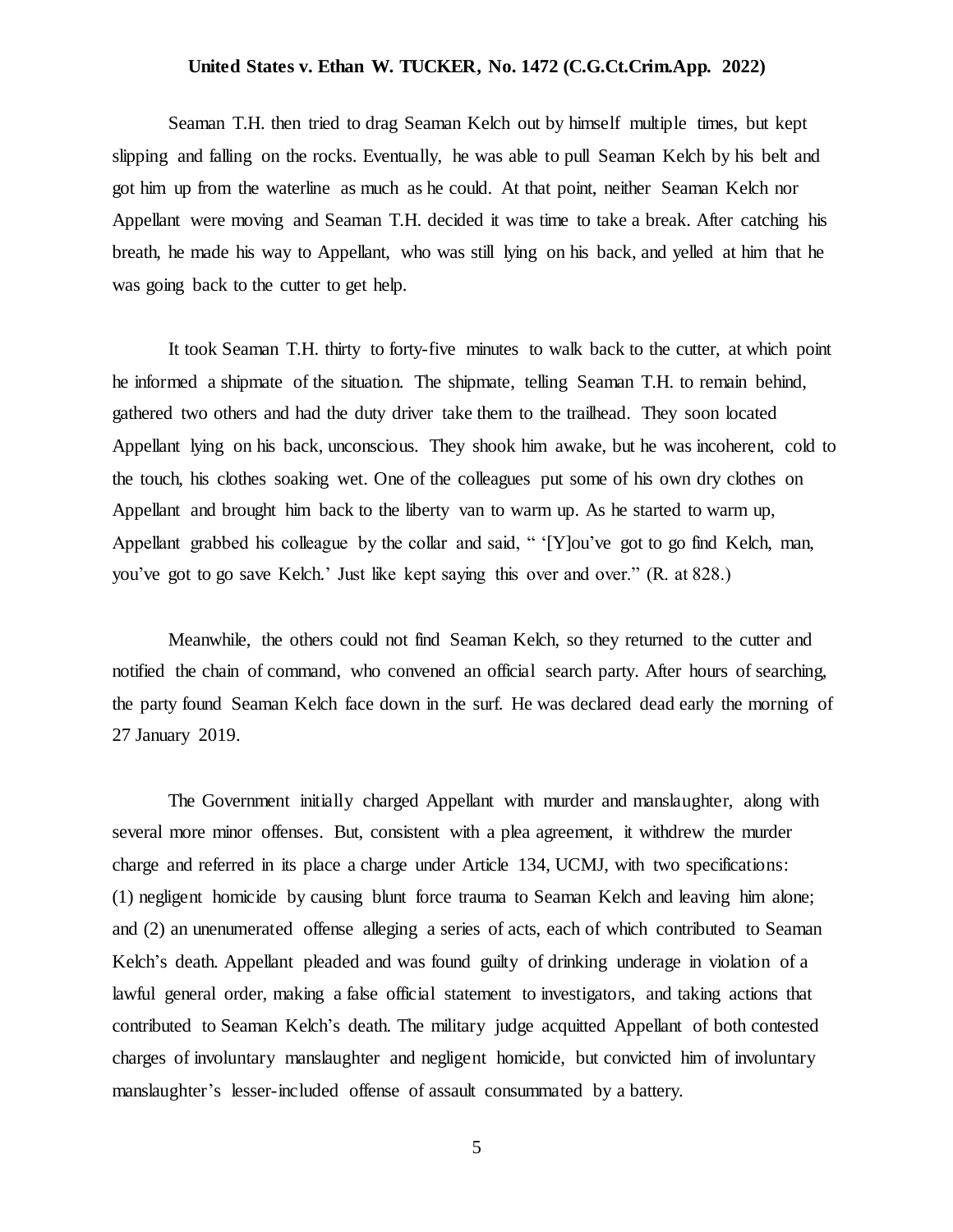#### **Providence of Plea to Unenumerated Offense**

Before accepting a plea of guilty, a military judge must conduct an inquiry and determine if there is an adequate basis in law and fact to support it. *United States v. Inabinette*, 66 M.J. 320, 321–22 (C.A.A.F. 2008). We review a military judge's decision to accept a guilty plea for an abuse of discretion, but we review questions of law arising from the guilty plea—such as whether an accused's conduct constitutes a crime under the UCMJ—de novo. *United States v. Weeks,* 71 M.J. 44, 46 (C.A.A.F. 2012); *Inabinette*, 66 M.J. at 322. The decision to accept a plea of guilty is an abuse of discretion if it is not supported by an adequate factual basis or if it is based on an erroneous view of the law. *Inabinette*, 66 M.J. at 322. We will overturn a military judge's decision to accept a plea only if there is a substantial basis in law or fact for questioning the guilty plea. *Id*.<sup>11</sup>

Appellant pleaded guilty to a specification alleging that he:

wrongfully did or failed to do certain acts, to wit: consuming alcohol to the point of severe inebriation at a remote location on Amaknak Island, while it was dark outside, raining and near freezing, without properly notifying fellow crew of the location and without ensuring any effective means of requesting necessary assistance, and then leaving [Seaman Kelch] alone after it was clear that he was disoriented and in extremis due to intoxication and the effects of the elements, each of which actions contributed to the death of [Seaman Kelch]. Under the circumstances, this conduct was to the prejudice of good order and discipline in the armed forces.<sup>12</sup>

During the guilty plea inquiry, the military judge explained that Appellant had pleaded guilty "to failing to do certain acts to the prejudice of good order and discipline in the armed forces, a violation of Article 134 of the [UCMJ]." (R. at 391). She then explained the elements of the offense as:

<sup>&</sup>lt;sup>11</sup> The Government cogently notes that the Supreme Court recently applied a *plain error* standard to a guilty plea even to the purely legal question of whether a plea colloquy properly advised the defendant of a mens rea e lement. *Greer v. United States*, 141 S. Ct. 2090, 2096 (2021). Because the Court's analysis expressly hinges on application of Federal Rules of Criminal Procedure not applicable to courts-martial, we do not read it as obviating our responsibility to adhere to our superior court's longstanding precedent on standards for reviewing guilty pleas. Under the circumstances of this case, even were we to review for plain error, we would still conclude that relief was warranted.

<sup>12</sup> Charge Sheet.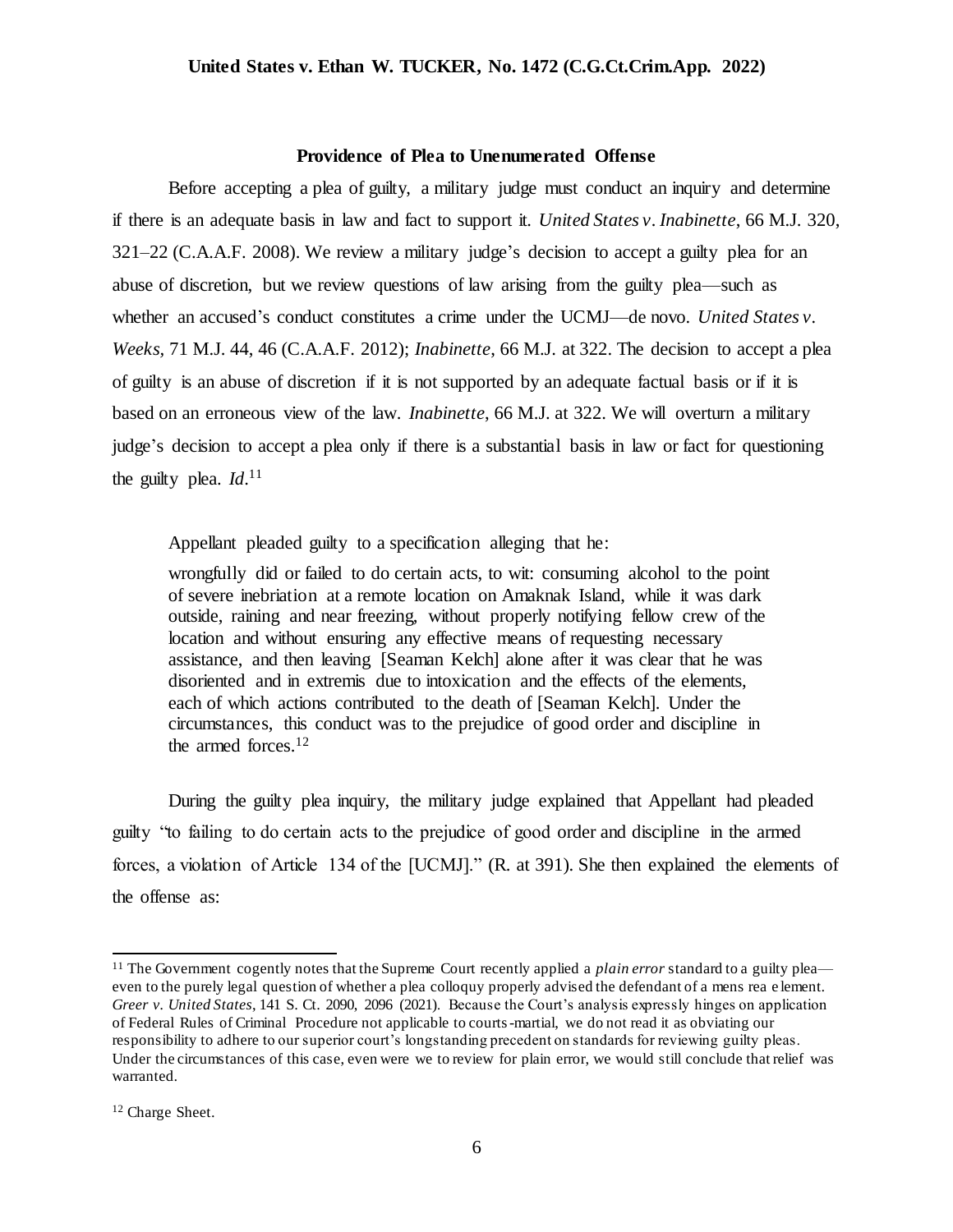- (1) that Appellant wrongfully did or failed to do certain acts, to wit: [listing verbatim the acts alleged in the specification], each of which actions contributed to the death of Seaman Kelch; and
- (2) that, under the circumstances, Appellant's conduct was to the prejudice of good order and discipline in the armed forces.

The only further explanation that the military judge offered was to define "conduct to the prejudice of good order and discipline" and "wrongfully." Appellant then admitted that he committed those acts, that they contributed to Seaman Kelch's death, and that, under the circumstances, his conduct was prejudicial to good order and discipline.

We conclude that at the time of Appellant's conduct, there was no reasonably-known custom or usage prohibiting his conduct independent of the enumerated Article 134 offense of negligent homicide. The military judge therefore abused her discretion by accepting a plea of guilty to conduct that was: (1) not a crime under the UCMJ; and (2) covered by a presidentiallyenumerated Article 134 offense, and thus barred from being charged as an unenumerated Article 134 offense.

### *1. Lack of Criminality*

Clause 1 of Article 134, UCMJ, provides, "Though not specifically mentioned in this chapter, all disorders and neglects to the prejudice of good order and discipline in the armed forces . . . shall be punished . . . ." Taken literally, this would appear to criminalize any act or omission that results in prejudice to good order and discipline. We must emphasize: *it does not*. Article 134 survives vagueness challenges only because it is read "not *in vacuo*, but in the context in which the years have placed it." *United States v. Frantz*, 2 U.S.C.M.A. 161, 163, 7 C.M.R. 37, 39 (1953). It "is not such a catchall as to make every irregular, mischievous, or improper act a court-martial offense," *United States v. Sadinsky*, 14 U.S.C.M.A. 563, 565, 34 C.M.R. 343, 345 (1964), but instead has "acquired the core of a settled and understandable content of meaning"— as illustrated by concrete examples of Article 134 offenses explicitly listed in the *MCM*. *Frantz*, 2 U.S.C.M.A. at 163. That "core of settled and understandable content" is acquired through *custom and usage*: "the longstanding customs and usages of the services"—also known as "customary military law"—"impart accepted meaning to the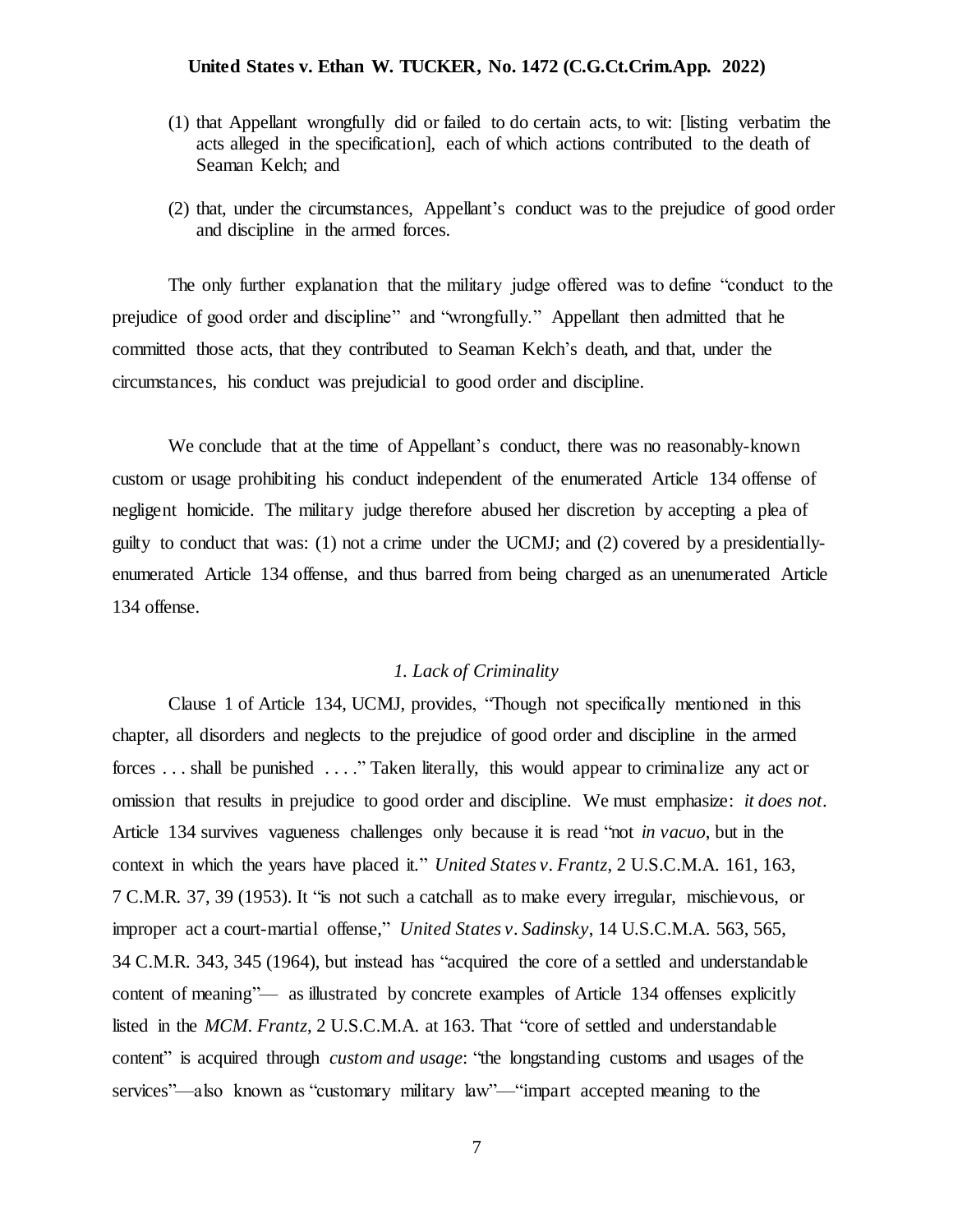seemingly imprecise standards of" Article 134. *Parker v. Levy*, 417 U.S. 733, 744, 746–47 (1974) (quoting *Martin v. Mott*, 12 Wheat. 19, 35, 25 U.S. 19, 35 (1827)).

The *MCM* expounds on this:

A breach of a custom of the Service may result in a violation of clause 1 of Article 134. In its legal sense, "custom" means more than a method of procedure or a mode of conduct or behavior which is merely of frequent or usual occurrence. Custom arises out of long established practices which by common usage have attained the force of law in the military or other community affected by them.

*MCM*, pt. IV, para. 91.c.(2)(b).

Given this, when the President lists offenses under Article 134, *see MCM*, pt. IV, paras. 92–108 at IV-138–151, he is "not defining offenses but merely indicating various circumstances in which the elements of Article 134, UCMJ, could be met." *United States v. Jones*, 68 M.J. 465, 471 (C.A.A.F. 2010). In other words, he is providing concrete examples of conduct that, *under customary military law*, have attained the force of law as offenses chargeable under Article 134. Other violations of customary military law that are *not* listed by the President may likewise be punished under Article 134 "*if sufficient notice of its proscription previously existed in military law*." *United States v. Kick*, 7 M.J. 82, 83 (C.M.A. 1979) (citing *Parker*, 417 U.S. at 749–54) (emphasis added).

This notice requirement is key: the "primary obstacle to prosecuting a servicemember under the general article is that the servicemember must be on 'fair notice' that his conduct was punishable under the Uniform Code." *United States v. Bivins*, 49 M.J. 328, 330 (C.A.A.F. 1998) (quoting *Parker*, 417 U.S. at 756). Such notice may be found "in the *MCM,* federal law, state law, military case law, military custom and usage, and military regulations. " *United States v. Vaughan*, 58 M.J. 29, 31 (C.A.A.F. 2003). Thus, when a purported clause 1, Article 134 offense is not specifically listed in the *MCM*, "we must look elsewhere to determine whether Appellant should have reasonably contemplated that her conduct was subject to criminal sanction, and not simply the moral condemnation that accompanies" the conduct. *Id*.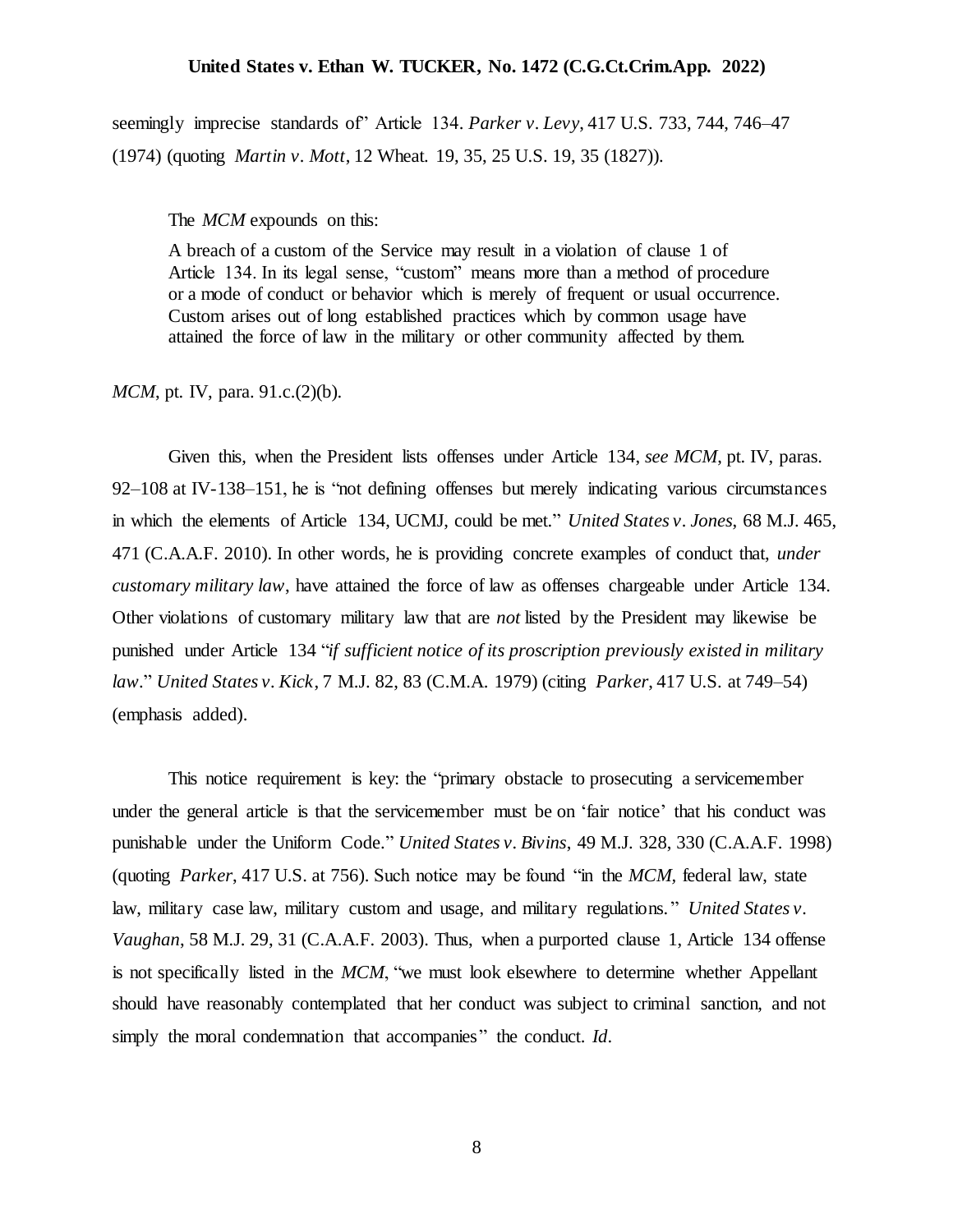Misapplication of Article 134 in charging unenumerated offenses has been a recurring problem. *See, e.g., United States v. Gleason,* 78 M.J. 473 (C.A.A.F. 2019); *United States v. Guardado*, 77 M.J. 90 (C.A.A.F. 2017); *United States v. Reese*, 76 M.J. 297 (C.A.A.F. 2017); *United States v. Merritt*, 72 M.J. 483 (C.A.A.F. 2013); *United States v. Taylor*, 23 M.J. 314 (C.M.A. 1987); *United States v. Contreras-Ramos*, 77 M.J. 592, 596 (A. Ct. Crim. App. 2018); *United States v. Hester*, 68 M.J. 618, 621 (C.G. Ct. Crim. App. 2010). To combat this, practitioners and military judges must exercise great caution when handling these purported unwritten offenses. Two cases illustrate the searching analysis that ought to precede a conclusion that certain conduct is in fact punishable as a violation of customary military law.

In *United States v. Vaughan*, the court considered whether child neglect not resulting in harm, which had been charged as an unenumerated offense under Article 134,<sup>13</sup> was an offense under the UCMJ. *Vaughan*, 58 M.J. at 30. The court first emphasized the due process requirement of fair notice—both regarding the criminality of the act and "the standard applicable to the forbidden conduct"—and the sources where this notice may be found: the *MCM,* federal law, state law, military case law, military custom and usage, and military regulations. *Id*. at 31. The court then carefully surveyed these sources, noting that military case law, state laws, military custom, and several military regulations, considered together, provided requisite notice before concluding that child neglect was indeed a cognizable offense under Article 134. *Id.* at 31–33.

In *United States v. Kick*, the court considered whether negligent homicide was an offense under Article 134 as a customary-law version of homicide in addition to those enumerated by Congress: murder and manslaughter. *Kick*, 7 M.J. at 83. Emphasizing that Article 134 "must be construed in light of authoritative interpretations of military law, existing service customs and common usages," it surveyed "[p]ast court-martial practices with respect to the prosecution of negligent homicide," noting that it had long been treated as an offense under customary military law. *Id.* at 84 (citing *Parker*, 417 U.S. at 753-54; *Dynes v. Hoover*, 61 U.S. 65 (1857)). *Id*. It also agreed with a lower court's "articulation of its necessity in the military community":

<sup>&</sup>lt;sup>13</sup> Prior to enactment of the current Article 119b, UCMJ, covering child endangerment.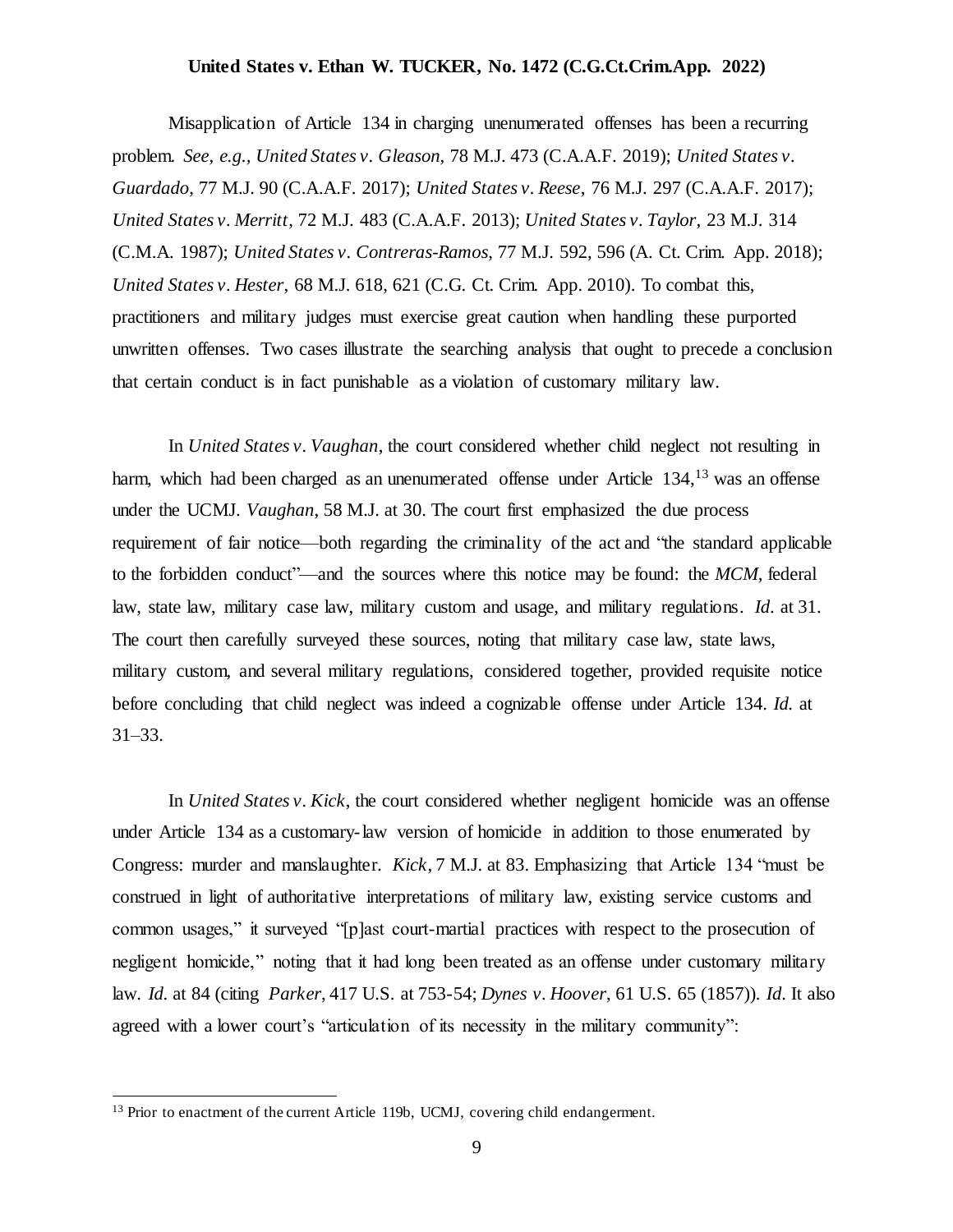There is a special need in the military to make the killing of another as a result of simple negligence a criminal act. This is because of the extensive use, handling and operation in the course of official duties of such dangerous instruments as weapons, explosives, aircraft, vehicles, and the like. The danger to others from careless acts is so great that society demands protection.

*Id.* (citing *United States v. Ballew*, CM 434077, slip op. at \*2 (A.C.M.R. 16 July 1976) (unpublished)).

Applying this framework here, we can discern no cognizable offense under customary military law that is independent of negligent homicide. *See generally, United States v. Livingstone*, 78 M.J. 619, 624–25 (C.G. Ct. Crim. App. 2018), *aff'd*, 79 M.J. 41 (C.A.A.F. 2019) ("[F]or a conviction under Article 133 to stand on its own apart from a specific offense, the Government must present a theory of liability at trial and prove how the conduct exceeded the 'limit of tolerance based on customs of the service,' *MCM*, Pt. IV, ¶ 59.c.(2), notwithstanding that is, independent of—whether it constituted a specific offense."). Indeed, if this is not a watered-down version of negligent homicide, it is difficult to see what it *is*. The military judge explained it simply as acts, *each of which* contributed to the death of another. The Government posits we should consider that the acts, *taken together*, were prejudicial to good order and discipline, in this case by contributing to the death of another. Either way, this would seem to require extending *Kick*'s recognition of a third category of homicide (negligent homicide on top of murder and manslaughter) to a fourth category, which perhaps could be called non-negligent contributory homicide. We decline. In sharp contrast to the court's careful analysis in *Kick*, we are not aware of—nor have counsel been able to point to—a single precedent, civilian or military, recognizing such a crime, nor a single federal or state law, military custom or usage, or military regulation providing fair notice that this conduct was forbidden.

The closest the Government comes is to offer that Appellant's conduct breached a known duty to care for a fellow servicemember. This by itself, however, falls well short of a criminal standard. It is true that a panel of this Court referenced a custom to care for fellow servicemembers in *United States v. Thoms*, CGCMG 0288, slip op. at \*11 (C.G. Ct. Crim. App. 15 April 2014) (unpublished). But beyond the fact that *Thoms* lacks precedential value, two fundamental problems remain. First, the military judge did not explain an offense that included a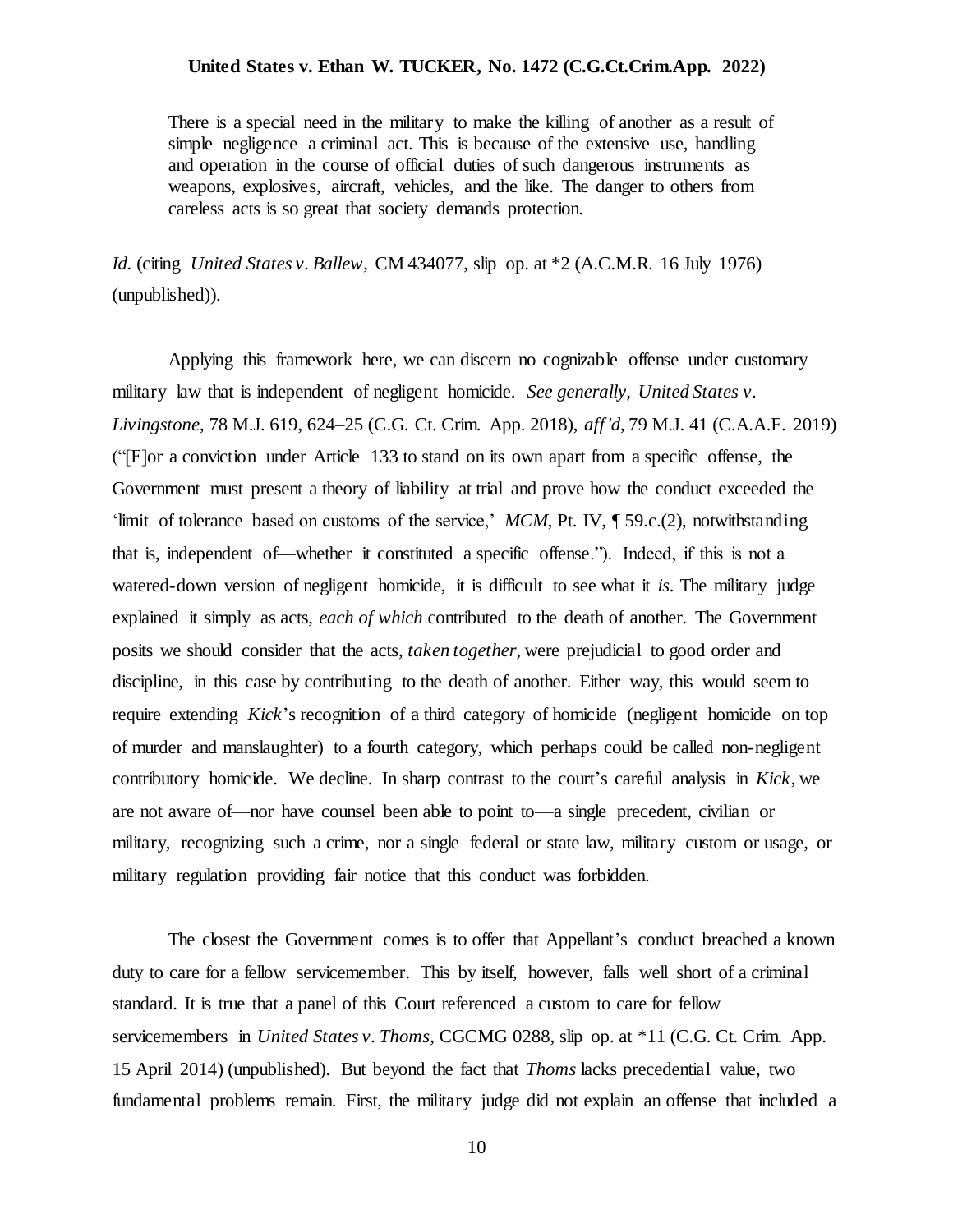specific, affirmative duty toward Seaman Kelch based on his status as a fellow servicemember and a breach by taking or failing to take certain actions that this duty required of him. Instead, the military judge only explained an offense involving acts Appellant took, each of which contributed to Seaman Kelch's death. We will not affirm on a theory that was neither explained to Appellant nor appears to have been the theory under which he was convicted. *See United States v. Medina*, 66 M.J. 21, 26 (C.A.A.F. 2008) ("A voluntary and knowing relinquishment of the constitutional rights an accused waives in pleading guilty is not possible without knowledge of the nature of the charges brought against him or her . . . ."); *Hester*, 68 M.J. at 620.

Second, *Thoms* is too thin a reed to support that a noble—but nebulous—custom of servicemembers taking care of one another, standing alone, provided Appellant fair notice that his specific actions were prohibited. This case is far different from *Thoms*, where the appellant was alleged to have sent and showed nude photographs of a shipmate to others without her consent. *Thoms*, slip op. at \*9. In concluding that the appellant was on fair notice that such conduct was prohibited, the Court relied primarily on federal and state statutes criminalizing such conduct. Only then did it add that the conduct was also contrary to a custom of taking care of fellow servicemembers. *Thoms*, slip op. at \*11. To clarify: while there is indeed a strong and noble tradition of servicemembers caring for one another, that, standing alone, does not provide fair notice of what, specifically, is required or prohibited of a servicemember and under what circumstances. Therefore, *Thoms*is of no avail to the Government.

Because the conduct to which Appellant pleaded guilty was not an offense under Article 134, the military judge abused her discretion in accepting his plea.

### *2. Offense was Barred*

The military judge also failed to address whether the conduct to which Appellant pleaded guilty was covered by the enumerated Article 134 offense of negligent homicide, and was therefore barred from being the subject of an unenumerated Article 134 offense. We conclude it was and that she thus abused her discretion.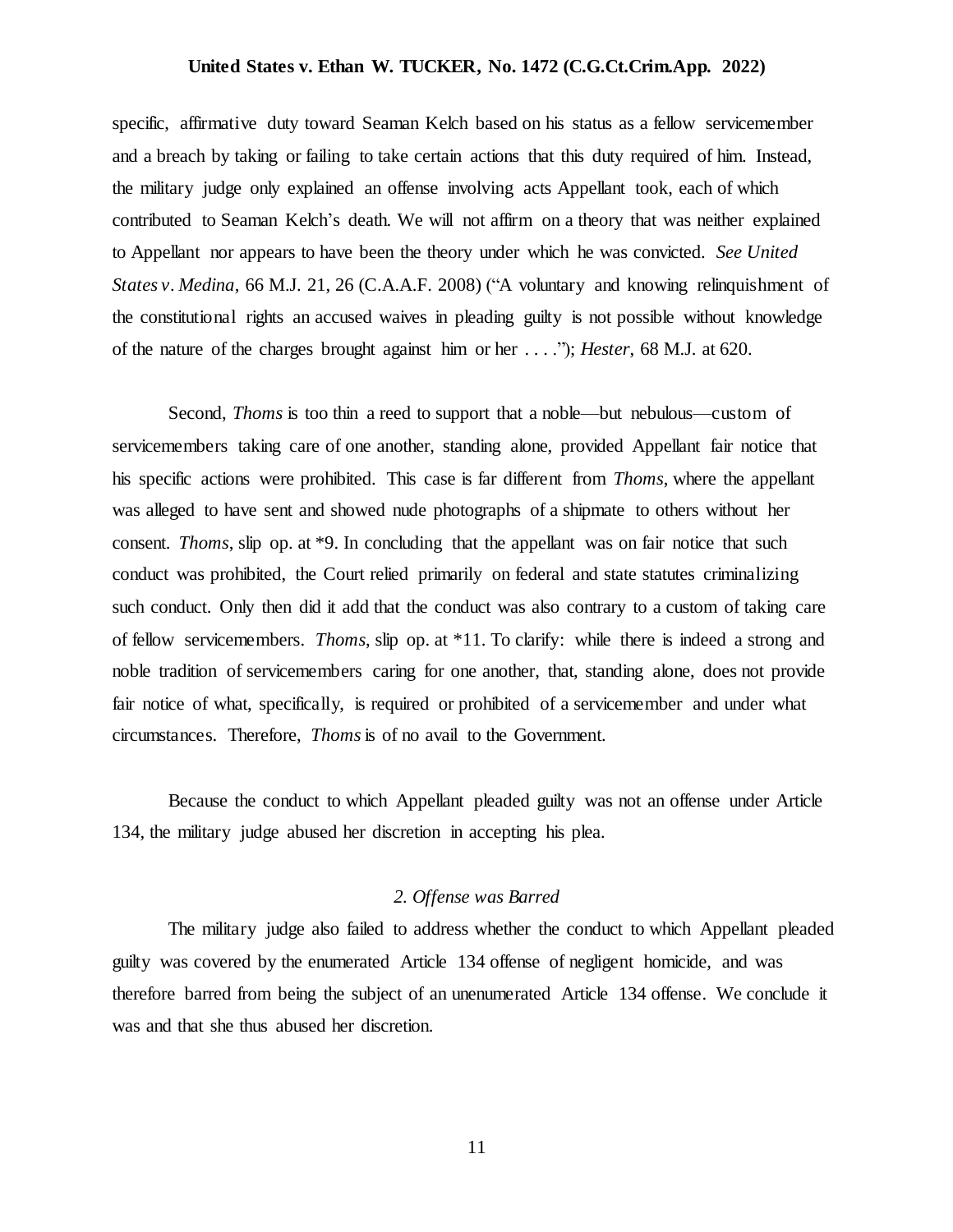The President's explanation of Article 134 provides, "If conduct by an accused does not fall under any of the enumerated Article 134 offenses (paragraphs 92 through 109 of this Part), a specification not listed in this Manual may be used to allege the offense." *MCM*, pt. IV, para. 91.c.(6)(a). This acts to bar the Government from charging an unenumerated Article 134 offense "that is already listed inside the article's framework." *United States v. Reese*, 76 M.J. 297, 302 (C.A.A.F. 2017) (emphasis omitted).

This limitation shares its origins and purpose with the distinct, but related, doctrine of preemption. *Taylor*, 23 M.J. at 316 (citing *United States v. Manos,* 8 U.S.C.M.A. 734, 25 C.M.R. 238 (1958); *United States v. Downard,* 6 U.S.C.M.A. 538, 20 C.M.R. 254 (1955)). While the presidential limitation applies to offenses listed within Article 134, the "preemption doctrine prohibits application of Article 134 to conduct covered by Articles 80 through 132." *MCM*, pt. IV, para. 91.c.(5)(a). The military's highest court has invoked the preemption doctrine to strike down Article 134 offenses when it "perceived a danger in allowing Article 134 to be used as a basis for punishing conduct which was similar to that proscribed by specific punitive articles but which lacked some element required by those articles." *United States v. Taylor*, 23 M.J. 314, 316 (C.M.A. 1987). The court explained, "We cannot grant to the services unlimited authority to eliminate vital elements from common law crimes and offenses expressly defined by Congress and permit the remaining elements to be punished as an offense under Article 134." *Id*. (quoting *United States v. Norris,* 2 U.S.C.M.A. 236, 239, 8 C.M.R. 36, 39 (1953)).

Though early cases "dealt with preemption of conduct similar to that which was covered by a specific punitive article, the same doctrine was later applied to the creation of new, lesserincluded offenses when the principal offense was itself alleged as a violation of Article 134." *Id.* (citing *Manos,* 8 U.S.C.M.A. at 734, 25 C.M.R. at 238). The *Taylor* court therefore held that a purported offense of solicitation under Article 134, minus a specific intent requirement, was preempted by the listed Article 134 solicitation offense requiring proof of specific intent. *Id*. at 318.

In short, both the preemption doctrine and the presidential limitation address the danger of the Government using Article 134 to punish conduct that is similar to an enumerated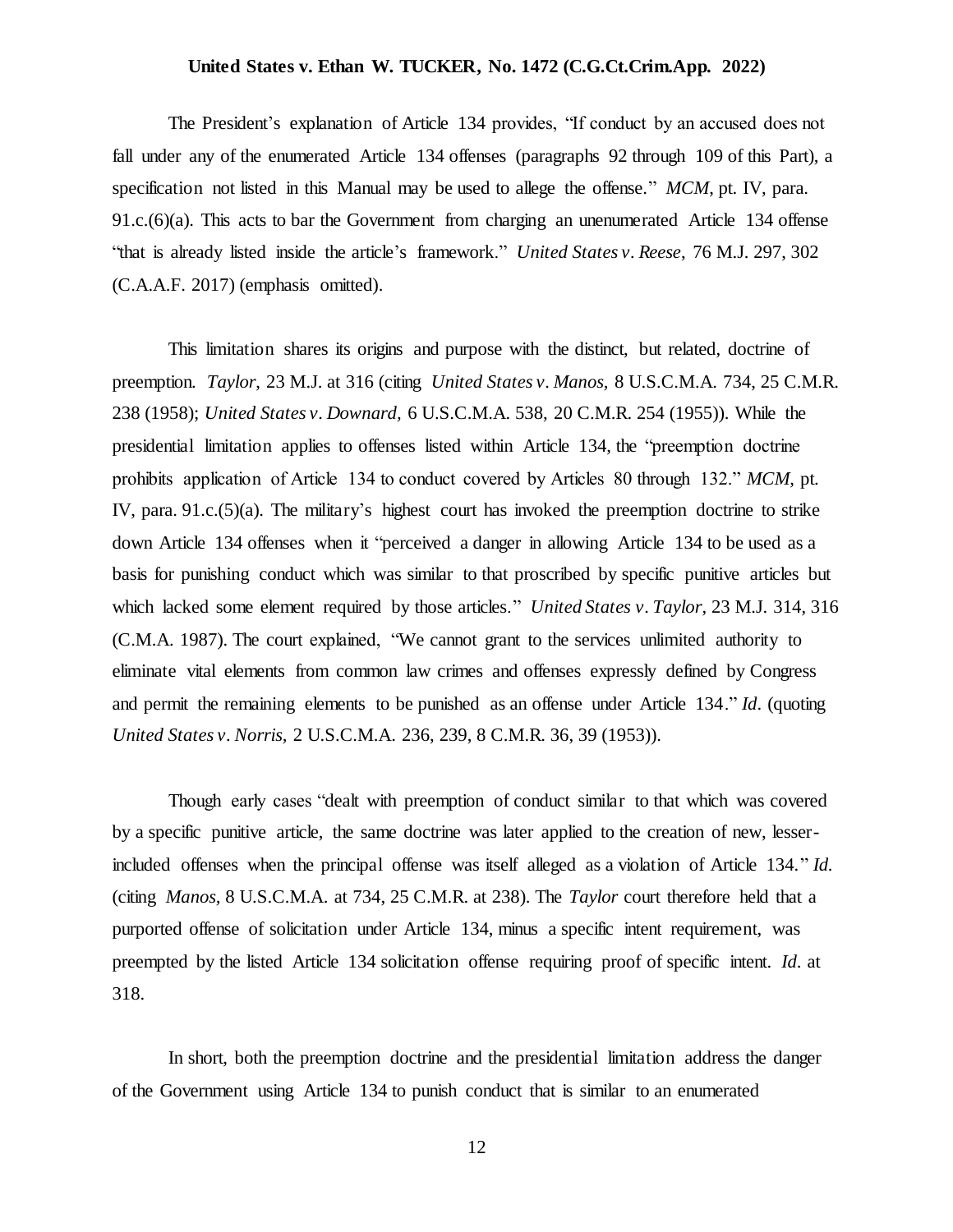provision, but lacks a vital element, thereby reducing its burden of proof. *See Reese*, 76 M.J. at 302, n.6. We conclude that the unenumerated offense in this case violates the presidential limitation and demonstrates its purpose.

The offense to which Appellant pleaded guilty, at its core, describes a series of poorlyconceived actions linked to the death of another. This is covered by negligent homicide, which requires the Government to prove:

- (1) that a certain person is dead;
- (2) that this death *resulted from* the act or failure to act of the accused;
- (3) that the killing by the accused was unlawful;
- (4) that the act or failure to act of the accused amounted to *simple negligence*; and
- (5) that under the circumstances, the conduct of the accused was prejudicial to good order and discipline or of a nature to bring discredit upon the armed forces.

*MCM*, pt. IV, para. 103.b at IV-147.

In contrast, as described by the military judge, the unenumerated offense only required proof:

- (1) that a certain person is dead;
- (2) that the accused *wrongfully* did or failed to do a certain act;
- (3) that the act or failure to act of the accused *contributed* to this death; and
- (4) that under the circumstances, the conduct of the accused was prejudicial to good order and discipline or of a nature to bring discredit upon the armed forces.

As can be seen, the unenumerated offense is similar to the enumerated offense of negligent homicide, but it relieves the Government of two vital elements: (1) that the act or failure to act amounted to simple negligence (and instead appears to have *no* mens rea requirement); and (2) that the act or failure to act *resulted* in the death (and instead only requires that it "contributed to" the death—a far more remote, if not incomprehensibly vague, standard). Like the *Taylor* court, we are convinced that the creation of such an offense not requiring these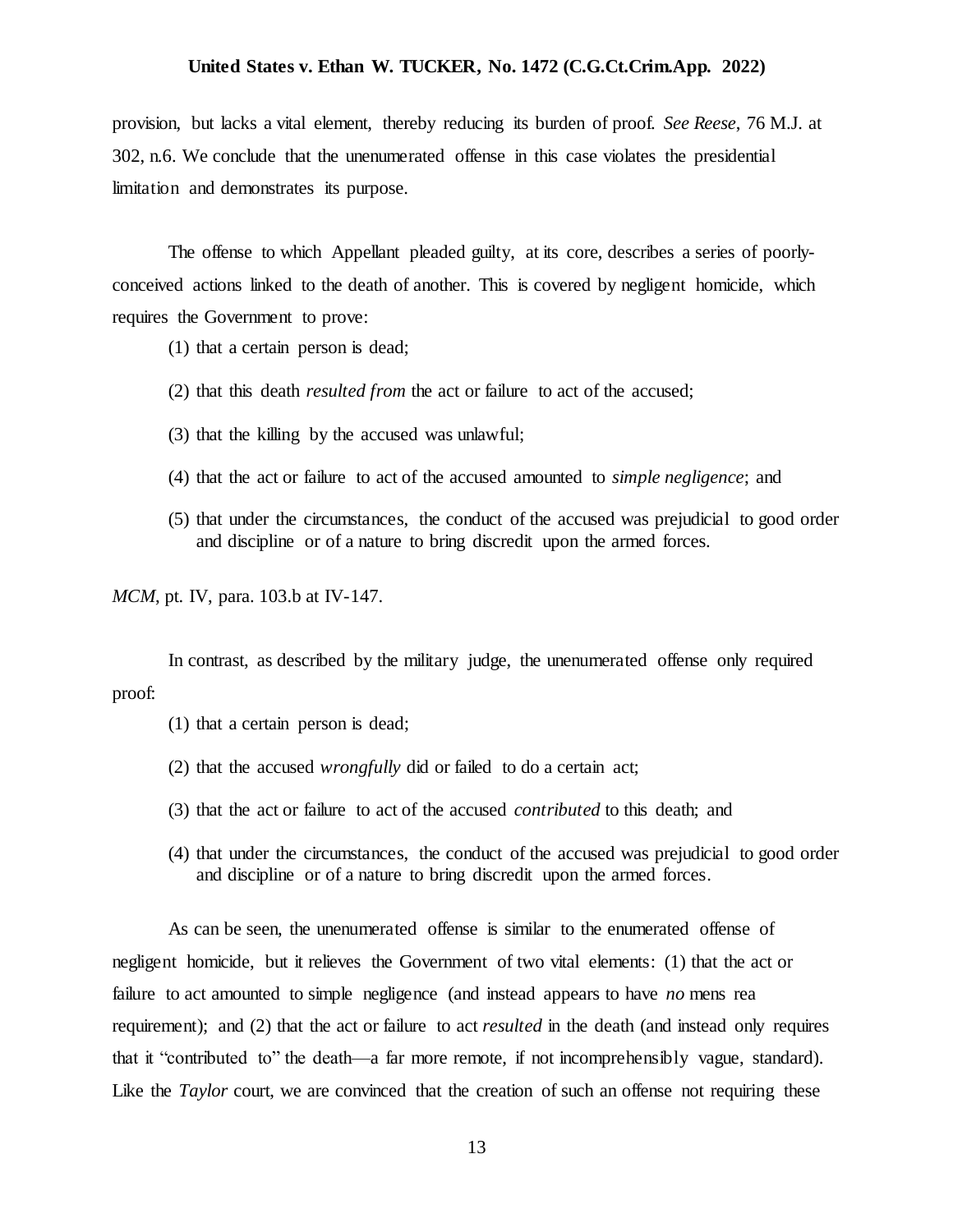elements "flies in the face of" the presidential limitation, *Taylor*, 23 M.J. at 318, and is thus barred by it.

Contrary to the Government's assertion, the explanation that the acts had to be wrongful fails to convert otherwise-lawful conduct into unlawful conduct. The military judge defined "wrongful" as without legal justification or excuse. Such a concept of wrongfulness is meaningful, for instance, in the context of Article 112a, UCMJ. It generally prohibits the use of controlled substances, but because there may be lawful reasons for such use, criminality also requires wrongfulness, meaning the absence of legal justification or excuse *for otherwiseforbidden conduct*. Article 112a, UCMJ; *MCM*, pt IV, para. 50.c.(5) at IV-67. Conversely, one does not need a legal justification or excuse to do something not otherwise forbidden. It would be meaningless to ask an accused if he had any justification or excuse for failing to eat vegetables. Whatever he answers—however ill-advised and whatever moral guilt he might feel for it—failing to eat vegetables is not a crime. Likewise, Appellant's response that he had no justification or excuse for his charged acts—failing to ensure effective means of requesting necessary assistance, for instance—does nothing to demonstrate the criminality of those acts with or without justification or excuse.

Because Appellant pleaded guilty to conduct that was not a crime under the UCMJ and was barred by presidential limitation from being the basis of an unenumerated offense, there is a substantial basis to question his plea. We therefore set aside the finding of guilty to the unenumerated specification.

### **Disqualification and UCI**

In related assignments of error, Appellant asserts, for the first time on appeal, that the SJA was disqualified from participating in the case by having other than an official interest in it and that his continued participation created an appearance of UCI. We ultimately disagree, but before getting to the merits of the issue, we discuss the standards we applied to decide what evidence to consider in coming to this conclusion.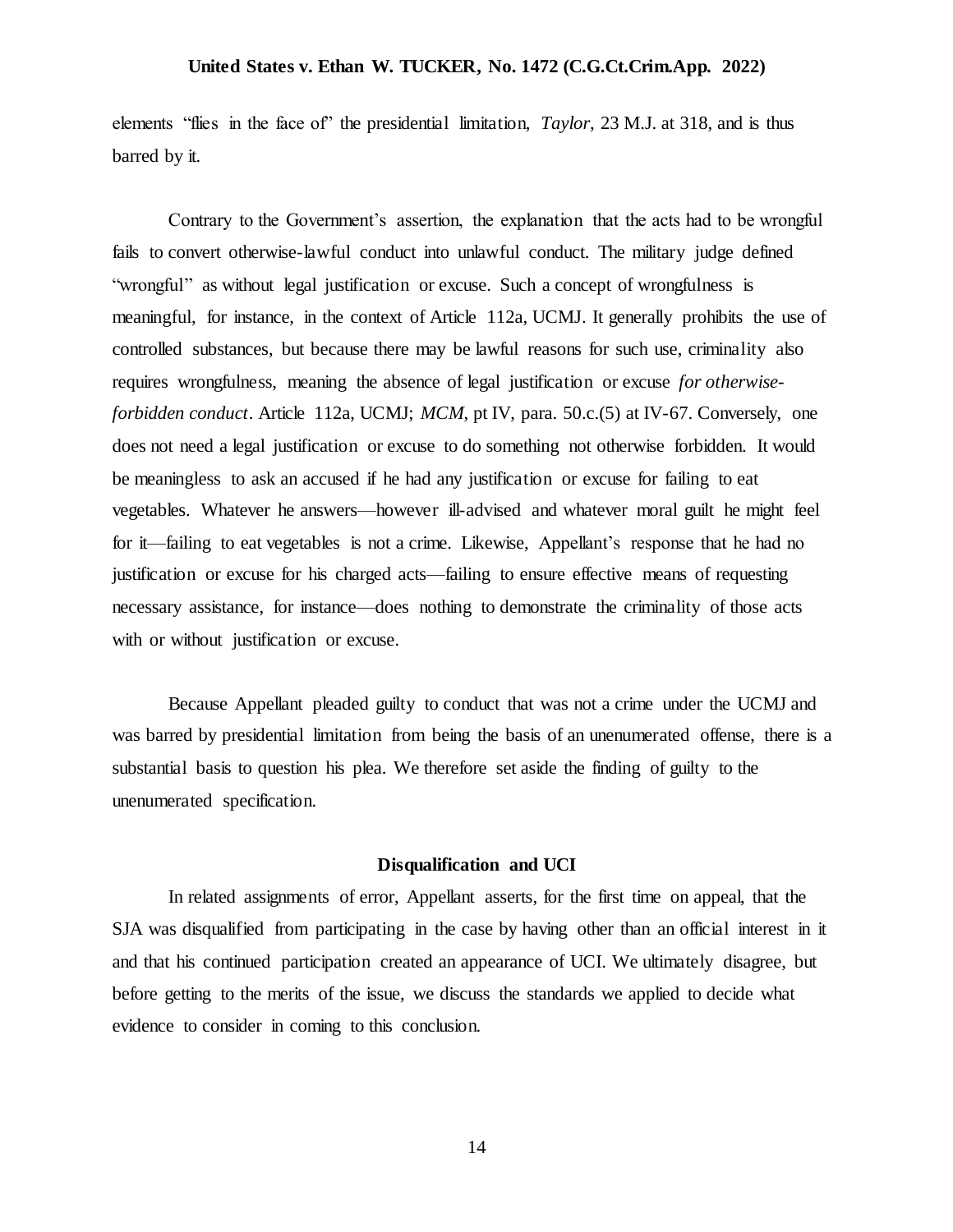### *Consideration of Extra-Record Evidence*

In support of his claims of UCI and disqualification, Appellant moved to supplement the record with several documents, the details of which are not important here. The Government demurred, asserting that attachment was impermissible under *United States v. Jessie*, 79 M.J. 437 (C.A.A.F. 2020). In an unpublished order, we concluded that *Jessie* does not apply to appellate claims of UCI or disqualification and therefore allowed attachment of the materials we deemed relevant to those issues. Because application of *Jessie* is an emerging issue, we detail our reasoning here.

By the Government's reading, *Jessie* prohibits consideration of extra-record evidence *on any* non-jurisdictional issue unless it fits within two limited exceptions: (1) when deciding "issues that are raised by materials in the record but that are not fully resolvable by those materials"; or (2) when deciding "a limited class of issues even though those issues are not raised by anything in the record"—and this class is limited to Article 55, UCMJ, or Eighth Amendment violations. *See* Gov't's Resp. to Appellant's Mot. to Attach at 1–3 (citing *Jessie*, 79 M.J. at 440– 45). But a closer inspection of precedents prior to *Jessie*, then *Jessie* itself, reveals this to be incorrect.

Appellate courts have long afforded special treatment to claims of error that would "seriously affect the fairness, integrity, or public reputation of judicial proceedings." *United States v. Stringer*, 16 C.M.R. 68, 72, 4 C.M.A. 494, 498 (1954). In *Stringer*, the court held that, even if not apparent on the face of the record, "an appellate court may consider claimed error which would result in a manifest miscarriage of justice, or would otherwise 'seriously affect the fairness, integrity, or public reputation of judicial proceedings.' " *Id.* (quoting *United States v. Atkinson*, 297 U.S. 157, 160 (1936)). Claims such as UCI, mental incapacity of the accused, and ineffective assistance of counsel all implicate the fairness, integrity, or public reputation of the proceedings themselves. Appellate courts have, accordingly, considered evidence of them without regard to whether they were previously raised in the record. *Stringer*, 16 C.M.R. at 72, 4 C.M.A. at 498.; *see also*, *e.g., United States v. Gray*, 51 M.J. 1, 15 (C.A.A.F. 1999) (noting that despite normal rule limiting appellate review to evidence presented at trial, "recourse to post-trial affidavits during direct review is appropriate . . . to clarify collateral matters such as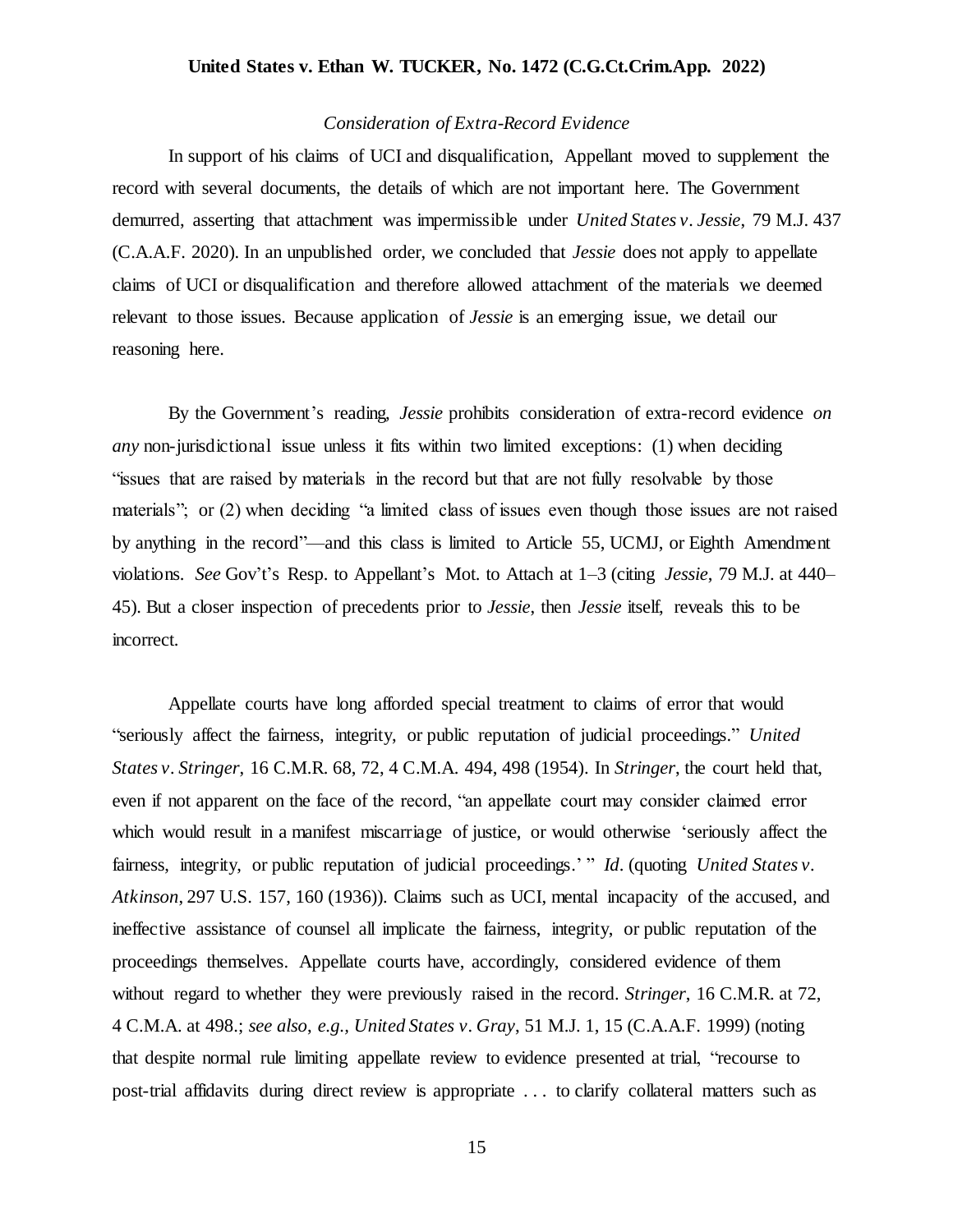claims of unlawful command influence or denial of effective assistance of counsel" or "to determine whether a post-trial sanity hearing should be ordered."); *United States v. Ginn*, 47 M.J. 236, 244 (C.A.A.F. 1997) (considering extra-record evidence of ineffective assistance of counsel previously unraised in a guilty plea record).

*United States v. DuBay*, the landmark case on appellate fact-finding, offers a prime example. There, the court noted:

In the nature of things, command control is *scarcely ever apparent on the face of the record*, and, where the facts are in dispute, appellate bodies in the past have had to resort to the unsatisfactory alternative of settling the issue on the basis of ex parte affidavits, amidst a barrage of claims and counterclaims.

37 C.M.R. 411, 413, 17 C.M.A. 147, 149 (1967) (emphasis added). The court therefore directed the now-familiar process to order an adversarial hearing to supplement the record with appellate fact-finding. *Id.<sup>14</sup>*

*DuBay*'s use of a hearing for appellate fact-finding may have been an innovation, but two of its citations reveal that considering evidence of UCI raised for the first time on appeal was not. In *United States v. Ferguson*, a two-judge majority held that "on a proper showing, a board of review has the power to ascertain the existence of such control, *even though no suggestion of it appears in the record of trial itself*." 17 C.M.R. 68, 82 (C.M.A. 1954) (emphasis added). In *DuBay*'s second cited case, *United States v. Shepherd*, Judge Latimer (the lone dissenter in *Ferguson*) grudgingly accepted that state of the law. 25 C.M.R. 352, 358 (C.M.A. 1958) (concurring in the result after noting that the court had "specifically held that pretrial influence by a commander could be raised for the first time on appeal.").

Cases since *Ferguson*, *Shepherd*, and *DuBay* are replete with examples of appellate consideration of evidence of UCI raised for the first time on appeal. *See, e.g., United States v. Baldwin*, 54 M.J. 308, 310 (C.A.A.F. 2001); *United States v. Bartley*, 47 M.J. 182, 186 (C.A.A.F. 1997); *United States v. Drayton*, 45 M.J. 180, 181 (C.A.A.F. 1996); *United States v. Hamilton,* 

<sup>&</sup>lt;sup>14</sup> This process is now codified in Article 66(f), UCMJ, and Rule for Courts-Martial 810(f).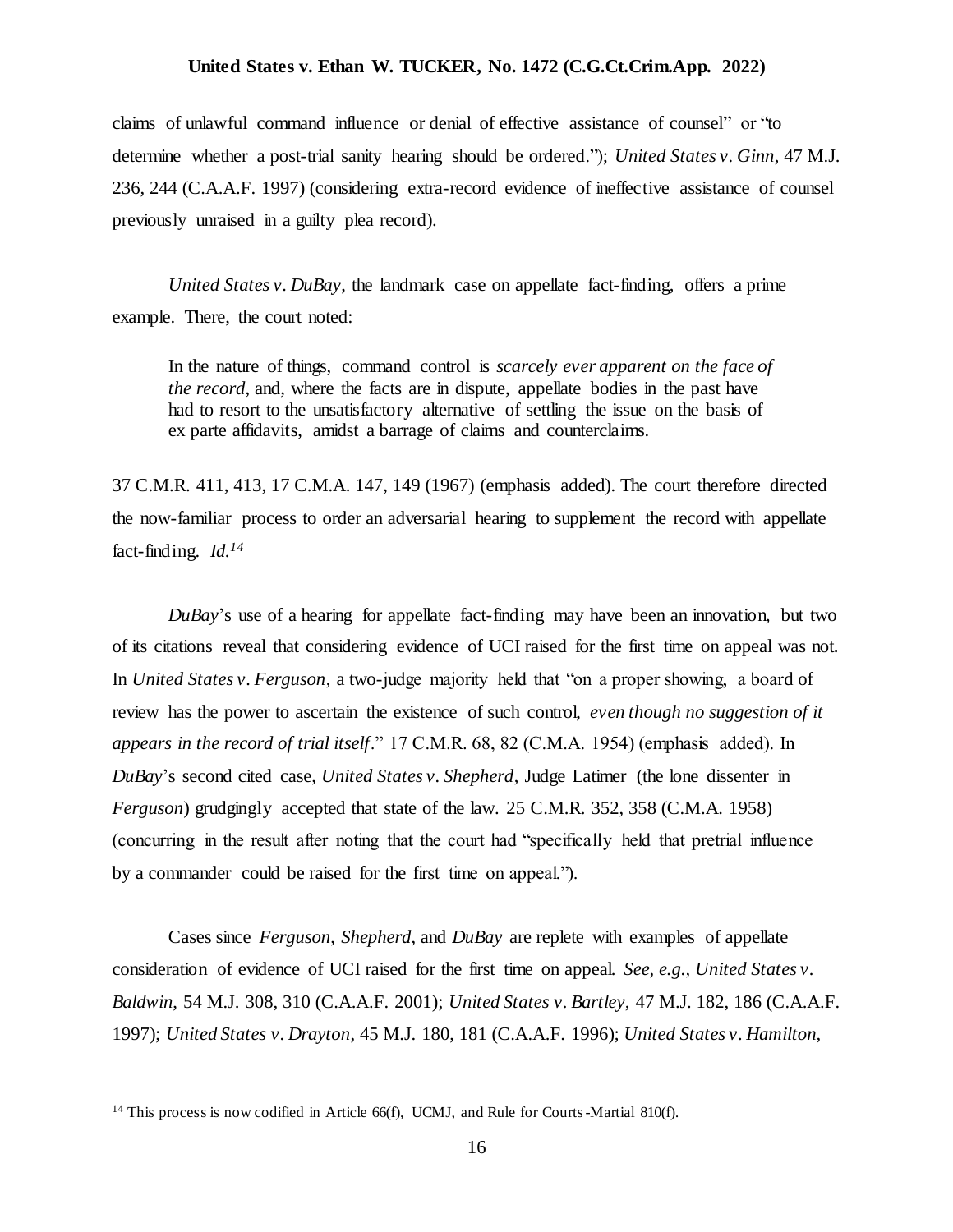41 M.J. 32, 34 (C.M.A. 1994); *United States v. Ayala*, 43 M.J. 296 (C.A.A.F. 1995); *United States v. Accordino*, 20 M.J. 102, 103 (C.M.A. 1985). Former Chief Judge Baker provided this explanation for treating issues such as UCI specially:

The framework for addressing unlawful command influence before this Court reflects the seriousness with which the issue is considered by Congress, the President, the military, and this Court. First, the framework is intended to promote the adjudication of the facts rather than a reliance on concepts of deference and waiver. Thus, this Court reviews allegations of unlawful command influence de novo. Furthermore, "[w]e have never held that an issue of unlawful command influence arising during trial may be waived by a failure to object or call the matter to the trial judge's attention."

*United States v. Hutchins*, 72 M.J. 294, 312 (C.A.A.F. 2013) (Baker, J., dissenting) (citations omitted).

Claims that certain actors were disqualified from their role in the court-martial also implicate the fairness, integrity, or public reputation of the proceedings themselves. So, like UCI, appellate courts have considered post-trial evidence of disqualification even when not previously raised in the record. *See, e.g, United States v. Lynn*, 54 M.J. 202, 203 (C.A.A.F. 2000) (appellate military judge); *United States v. Fisher*, 45 M.J. 159, 160, 162 (C.A.A.F. 1996) (convening authority); *United States v. Edwards*, 45 M.J. 114, 114–15 (C.A.A.F. 1996) (legal officer); *United States v. Hardy*, 29 C.M.R. 337, 338 (1960) (judge advocate who prepared post-trial review); *United States v. Goodell*, 79 M.J. 614, 615 (C.G. Ct. Crim. App. 2019) (military judge).

*Jessie* did nothing to alter this landscape. In *Jessie*, the claim was that the appellant was entitled to sentence relief based on post-trial prison conditions—an issue that does not even pertain to the proceedings themselves, let alone implicate the fairness, integrity, or public reputation of them. The court's exploration of precedents on when to consider extra-record evidence of such claims was, accordingly, limited to "cases addressing the scope of the CCAs' *review of sentences* under Article 66(c), UCMJ." 79 M.J*.* at 440, 443 (emphasis added). *On that topic*, it found "three distinct lines of precedent." *Id.* at 440. The first established the general rule that when reviewing the sentence, CCAs must restrict appellate review to the "entire record" before it. *Id*. at 441 (quoting Article 66(c), UCMJ). The other two established exceptions to this general rule: a CCA may consider extra-record materials to review the sentence (1) when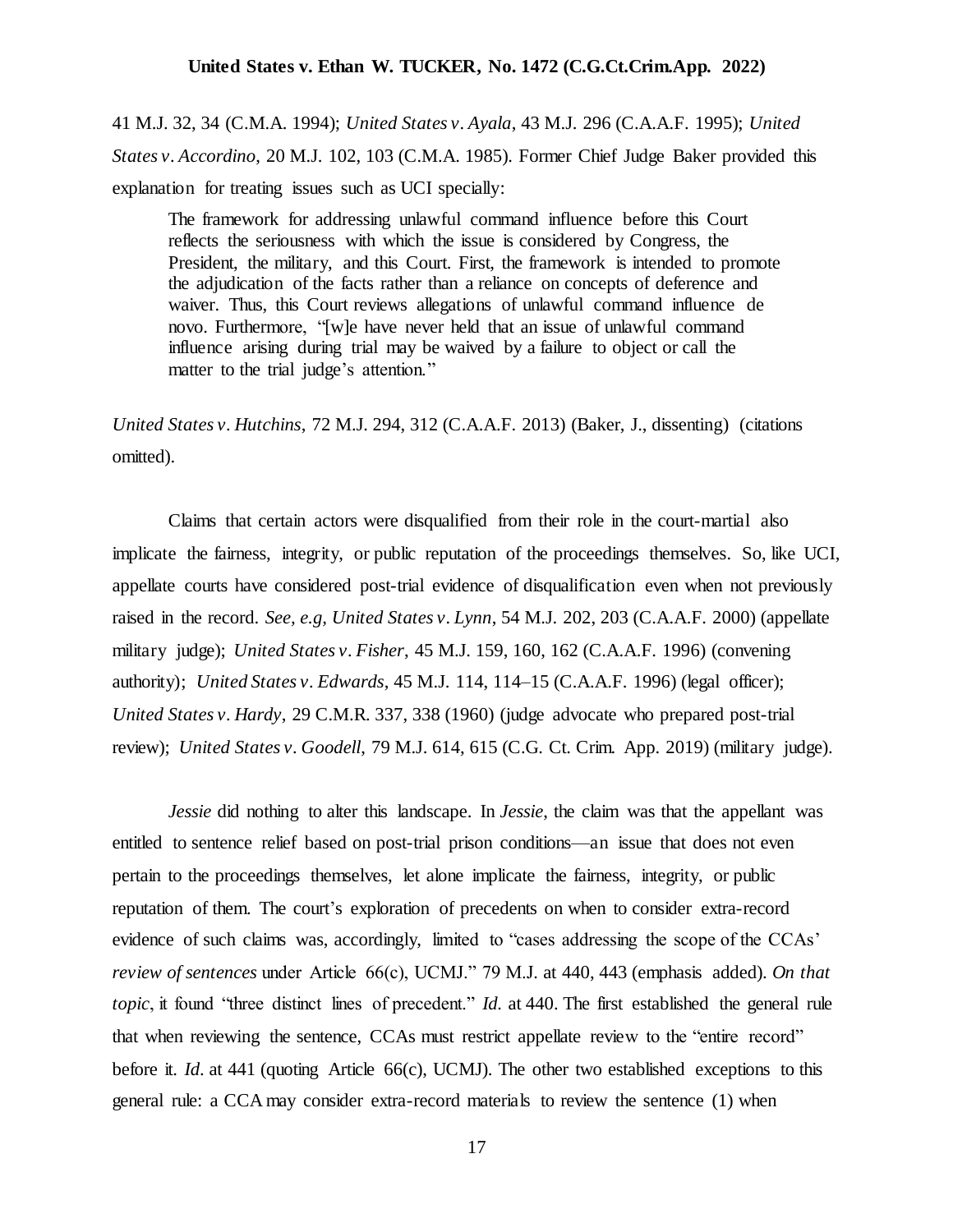deciding "issues that are raised by materials in the record but that are not fully resolvable by those materials"; and (2) when deciding "a limited class of issues even though those issues are not raised by anything in the record." *Id*. at 440.

The *Jessie* court was careful to explain it was reconciling, not overruling, its past precedents on what to consider in sentence review. *Jessie*, 79 M.J. at 444–45. It noted that the leading case for the first line of precedent, *United States v. Fagnan*, 30 C.M.R. 192, 194 (C.M.A. 1961), adhered to a strict interpretation of Article  $66(c)$  and "limited the CCAs to considering only materials included in the 'entire record' when reviewing sentences." *Jessie*, 79 M.J. at 441. In *Fagnan*, the appellant had asked the Army Board of Review to consider, in its sentence appropriateness review, a post-trial psychiatric report and a letter concerning Fagnan's conduct during post-trial confinement. The board refused. 30 C.M.R. at 193. The Court of Military Appeals affirmed, holding "that a board of review is limited in its consideration of information relating to the appropriateness of sentence to matters included in 'the entire record.' " Thus, "the board here properly refused to consider, on the question of the appropriateness of accused's sentence, the psychiatric report and letter regarding his good conduct in post-trial confinement." *Id.* at 195.

Notably, the same three judges who decided *Fagnan* had also, three years earlier, agreed that the court may consider fresh evidence of UCI, even when the issue was not raised in the record. *Shepherd*, 25 C.M.R. at 358. Yet *Fagnan* does not even mention *Shepherd* and the precedent supporting it, let alone overturn it. The reason for this is simple: whether a CCA can consider extra-record evidence of post-conviction prison conditions to assess sentence appropriateness is distinct from whether it can consider extra-record evidence to assess a claim seriously affecting the fairness, integrity, or public reputation of the proceedings themselves, such as UCI.

As *Jessie* noted, cases after *Fagnan* allowed extra-record evidence of prison conditions in the context of previously-unraised Article 55, UCMJ, or Eighth Amendment claims. *Jessie*, 79 M.J. at 443 (citing *United States v. Pena*, 64 M.J. 259 (C.A.A.F. 2007); *United States v. Erby*, 54 M.J. 476 (C.A.A.F. 2001)). These cases were like *Fagnan* in that they involved post-trial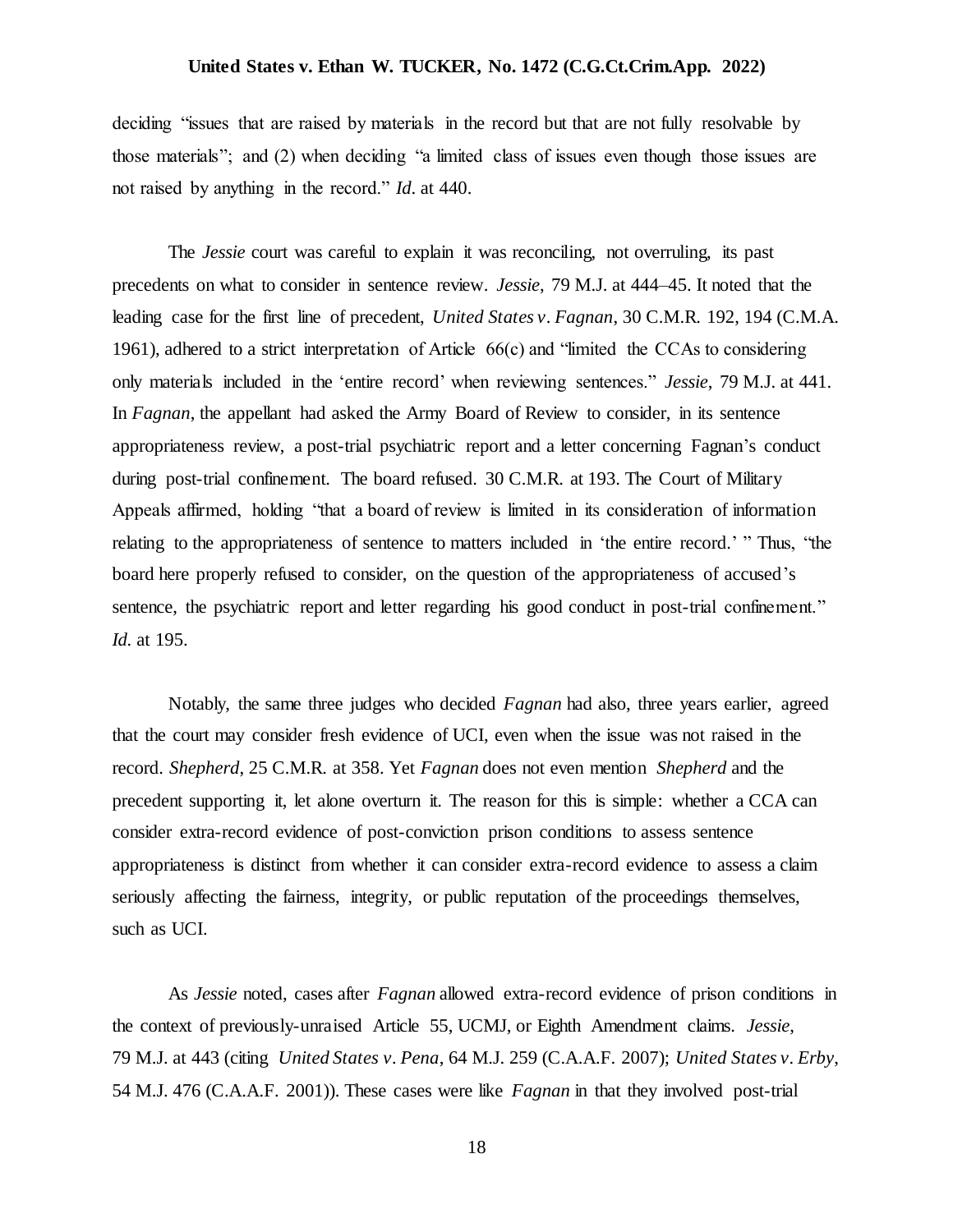conditions unrelated to the proceedings themselves; the court thus considered them inconsistent with *Fagnan*. The court, rather than overruling them, deemed them exceptions to the general rule of when such evidence may be considered in sentence review. It, however, declined to extend them beyond their Article 55/Eighth Amendment context to other types of claims pertaining to prison conditions. *Jessie*, 79 M.J. at 444–45.

Just as *Fagnan* did not impeach prior precedents allowing extra-record evidence for issues such as UCI, nor did *Jessie*. Under them, we conclude it is permissible and appropriate to consider the proffered evidence that is relevant to our consideration of Appellant's claims of UCI and disqualification. With that, we turn to the merits of the claims.

### *Merits of Disqualification and UCI Claims*

Appellant "has the initial burden of making a *prima facie* case" that the SJA was disqualified. *United States v. Taylor*, 60 M.J. 190, 194 (C.A.A.F. 2004). An SJA must be, and appear to a reasonable observer to be, objective. *Id.* at 193. A person is *per se* disqualified from acting as an SJA if he or she previously acted as a member, military judge, trial counsel, defense counsel, or preliminary hearing officer in the case. Article 6(c), UCMJ; Rule for Courts-Martial (R.C.M.) 1106(b). An SJA may also be disqualified if he or she "has other than an official interest in the same case" or "must review that officer's own pretrial action (such as the pretrial advice under Article 34; *see* R.C.M. 406) when the sufficiency or correctness of the earlier action has been placed in issue." R.C.M. 1106(b), Discussion. The phrase "other than an official interest" means "a personal interest or feeling in the outcome of a particular case." *United States v. Sorrell*, 47 M.J. 432, 433 (C.A.A.F. 1998).

The core prohibition of UCI derives from Article 37(a), UCMJ, which provides, in part, that no person subject to the UCMJ "may attempt to coerce or, by any unauthorized means, influence the action of a court-martial . . . or any member thereof, in reaching the findings or sentence in any case."<sup>15</sup> UCI may take the form of either actual unlawful influence or the

<sup>&</sup>lt;sup>15</sup> We apply here the version of Article 37, UCMJ, prior to its amendment in the National Defense Authorization Act for Fiscal Year 2020, Pub. L. No. 116-92, 133 Stat. 1198 (2019). We take no position on what impact, if any, the amendment has on jurisprudence on apparent unlawful command influence.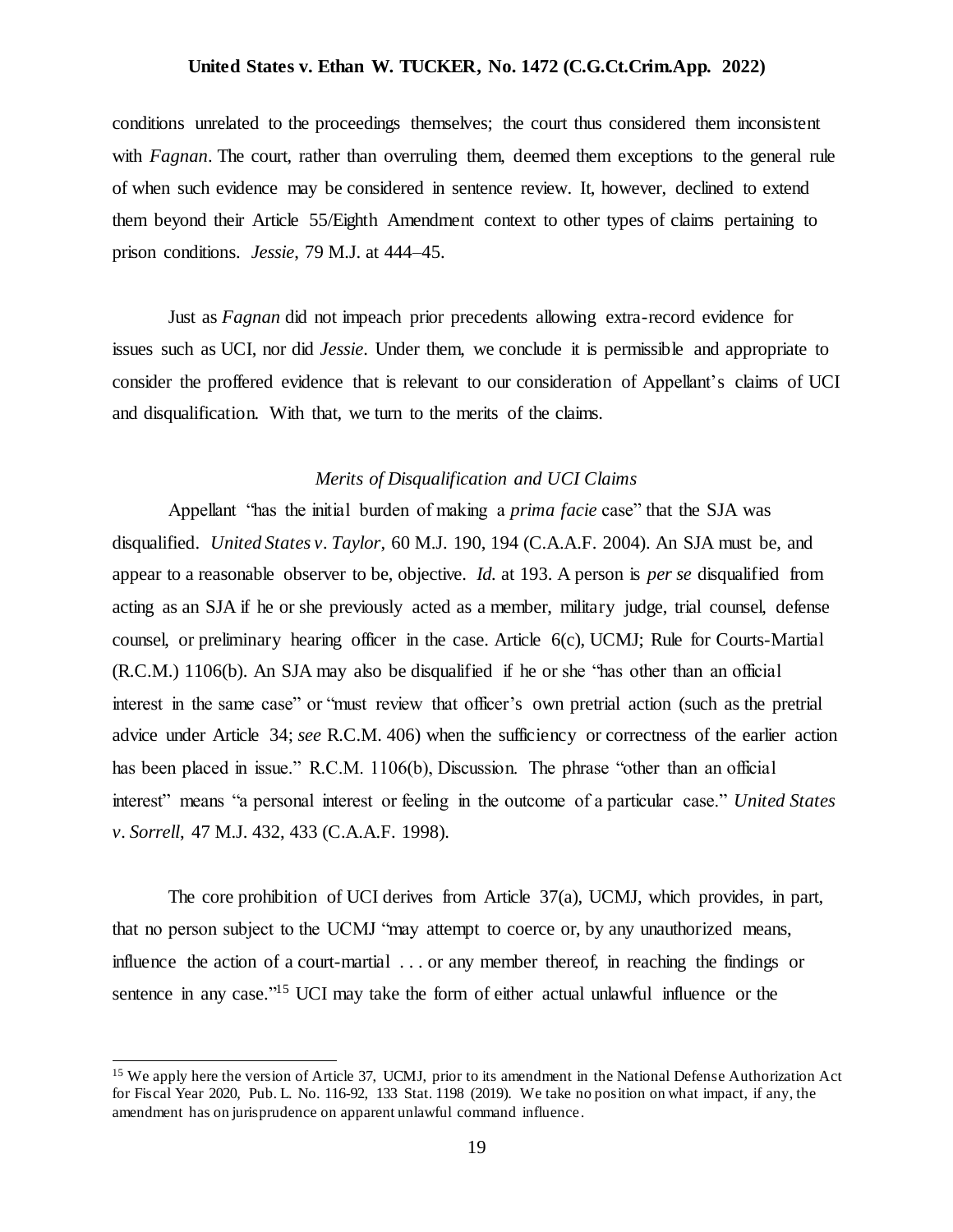appearance of it. *United States v. Proctor*, 81 M.J. 250, 255 (C.A.A.F. 2021). Appellant asserts only the latter.

An accused asserting the appearance of UCI bears the initial burden of producing "some evidence": (1) of facts, which if true, constitute UCI; and (2) that this UCI placed an "intolerable strain" on the public's perception of the military justice system because "an objective, disinterested observer, fully informed of all the facts and circumstances, would harbor a significant doubt about the fairness of the proceeding." *United States v. Boyce*, 76 M.J. 242, 249 (C.A.A.F. 2017) (quoting *United States v. Lewis*, 63 M.J. 405, 415 (C.A.A.F. 2006)). "A significant factor in determining whether the unlawful command influence created an intolerable strain on the public's perception of the military justice system is whether the appellant was not personally prejudiced by the unlawful command influence, or that the prejudice caused by the unlawful command influence was later cured." *Proctor*, 81 M.J. at 255 (internal quotation marks and citations omitted). If the accused carries his burden, the burden shifts to the Government to prove beyond a reasonable doubt either that the predicate facts proffered by the accused do not exist, or that the facts as presented do not constitute UCI. *Id*.

Here, Appellant premises his assertions of disqualification and UCI on: (1) an email the SJA sent to the Judge Advocate General of the Coast Guard (TJAG); and (2) the SJA's marriage to Commander (CDR) A, who was formerly the Chief of Military Justice and Command Services, Coast Guard Legal Services Command. We conclude Appellant has not carried his initial burden with respect to either assertion.

The email, sent the night of Seaman Kelch's death, provided TJAG and other top leadership a brief synopsis of the events of the day and status of the investigation and next-of-kin notifications. Although the email mentioned an investigative focus that was later debunked, the email evinces only an attempt to report, in an official capacity, what was known through investigators at that early stage. Nothing in it or any other materials reviewed indicates anything other than an official interest in the case.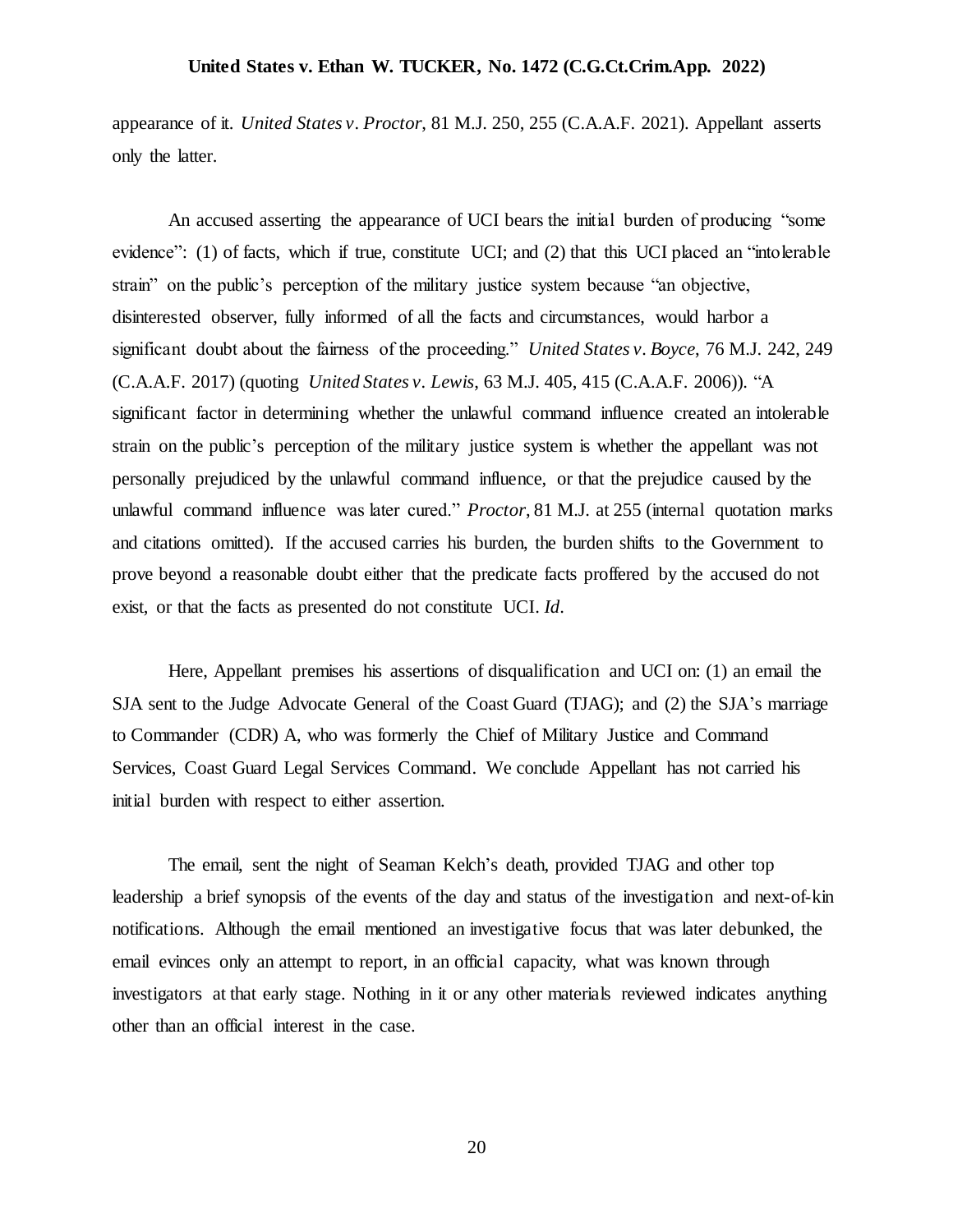The mere fact that the SJA was married to CDR A also fails to show that he had, or appeared to have, a personal interest in the case. Besides the fact that CDR A was steps removed from the prosecutors in the case and there is no indication she participated in the prosecution of the case, she was, by the time of arraignment, reassigned outside of the Legal Services Command. There is no indication that the SJA took or appeared to take a personal interest in the case based on his wife's attenuated role prior to arraignment, let alone that he had or appeared to have a lingering personal interest following her departure from that role.

Appellant has failed to make a showing either that the SJA had other than an official interest in the case or took any improper steps to influence the court-martial. We also discern no prejudice based on the SJA's participation. An objective, disinterested observer, fully informed of all the facts and circumstances, would not harbor a significant doubt about the fairness of the proceedings. We therefore conclude that the SJA's email and his marriage to CDR A neither disqualified him nor created an appearance of UCI.

### **Special Findings**

We next address the contention that the military judge's special findings inadequately addressed potential legal defenses to assault consummated by a battery.

Article 51(d), UCMJ, mandates that in a court-martial composed of a military judge alone, the military judge "shall make a general finding and shall in addition on request find the facts specially. If an opinion or memorandum of decision is filed, it will be sufficient if the findings of fact appear therein." R.C.M. 918(b) amplifies, "In a trial by court-martial composed of military judge alone, the military judge shall make special findings upon request by any party. Special findings may be requested only as to matters of fact reasonably in issue as to an offense and need be made only as to offenses of which the accused was found guilty." The Discussion to the Rules notes, "Special findings ordinarily include findings as to the elements of the offenses of which the accused has been found guilty, and any affirmative defenses related thereto." Discussion, R.C.M. 918(b).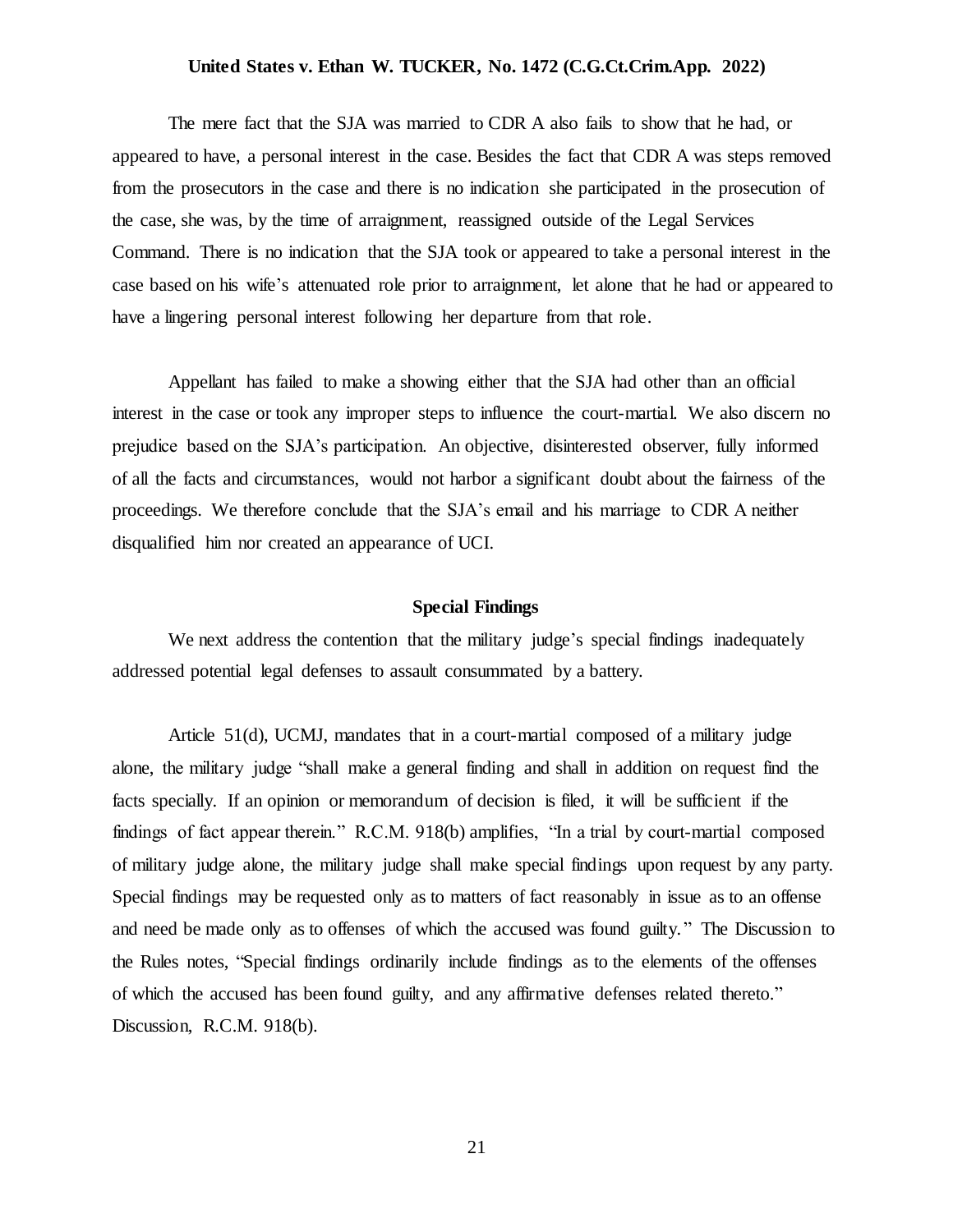Because Article 51(d), UCMJ, was modeled after a Federal Rule of Criminal Procedure, "the federal civilian courts' experience with this type of statute will be most enlightening." *United States v. Gerard*, 11 M.J. 440, 441 (C.M.A. 1981). Special findings may be written or oral, R.C.M. 918(b), but "they must afford a basis for intelligent appellate review." *Gerard*, 11 M.J. at 443 (Everett, CJ, concurring) (quoting *United States v. Pinner*, 561 F.2d 1203, 1206 (5th Cir. 1977)). Special findings "primarily aid the defendant in preserving questions for appeal and aid the appellate court in delineating the factual bases on which the trial court's decision rested." *United States v. Livingston*, 459 F.2d 797, 798 (3d Cir. 1972).

Here, the trial defense counsel specifically requested findings "as to the elements of the offenses to which [Appellant] has been found guilty and any defenses thereto." App. Ex. 60 at 1. In response, the military judge issued special findings, correctly listing the elements of assault consummated by a battery and entering her findings that each was proven beyond a reasonable doubt. She also found, "The evidence did not support defenses of necessity, defense of another, or any other legal justification in striking [Seaman Kelch] on the head and body." App. Ex. 100 at 2. She explained that Appellant had stipulated as fact that at some point in his struggle with Seaman Kelch, Appellant became frustrated with him, straddled him and grabbed his jacket collar with his hands. Appellant then struck Seaman Kelch with his right hand at least two or three times in the face, arms, and torso. Therefore, the military judge concluded, Appellant had admitted to striking Seaman Kelch "out of frustration," and, "accordingly, a finding of any affirmative defense is not supported." *Id*.

Appellant posits that the military judge's special findings were inadequate because they failed to address whether the "touching was to attract another's attention or to prevent injury," a specific example of a situation not constituting battery, and because "more robust" discussion of the defense of necessity was required. Appellant's Br. at 36–37. We disagree. All that is required is that the military judge's findings address *factual* issues reasonably raised by the evidence such that we can be satisfied that she properly considered them, not that they address every possible permutation negating guilt or include a recitation of legal standards. Article 51(d), UCMJ ("If an opinion or memorandum of decision is filed, it will be sufficient if the *findings of fact* appear therein." (emphasis added); R.C.M. 918(b) ("Special findings may be requested only as to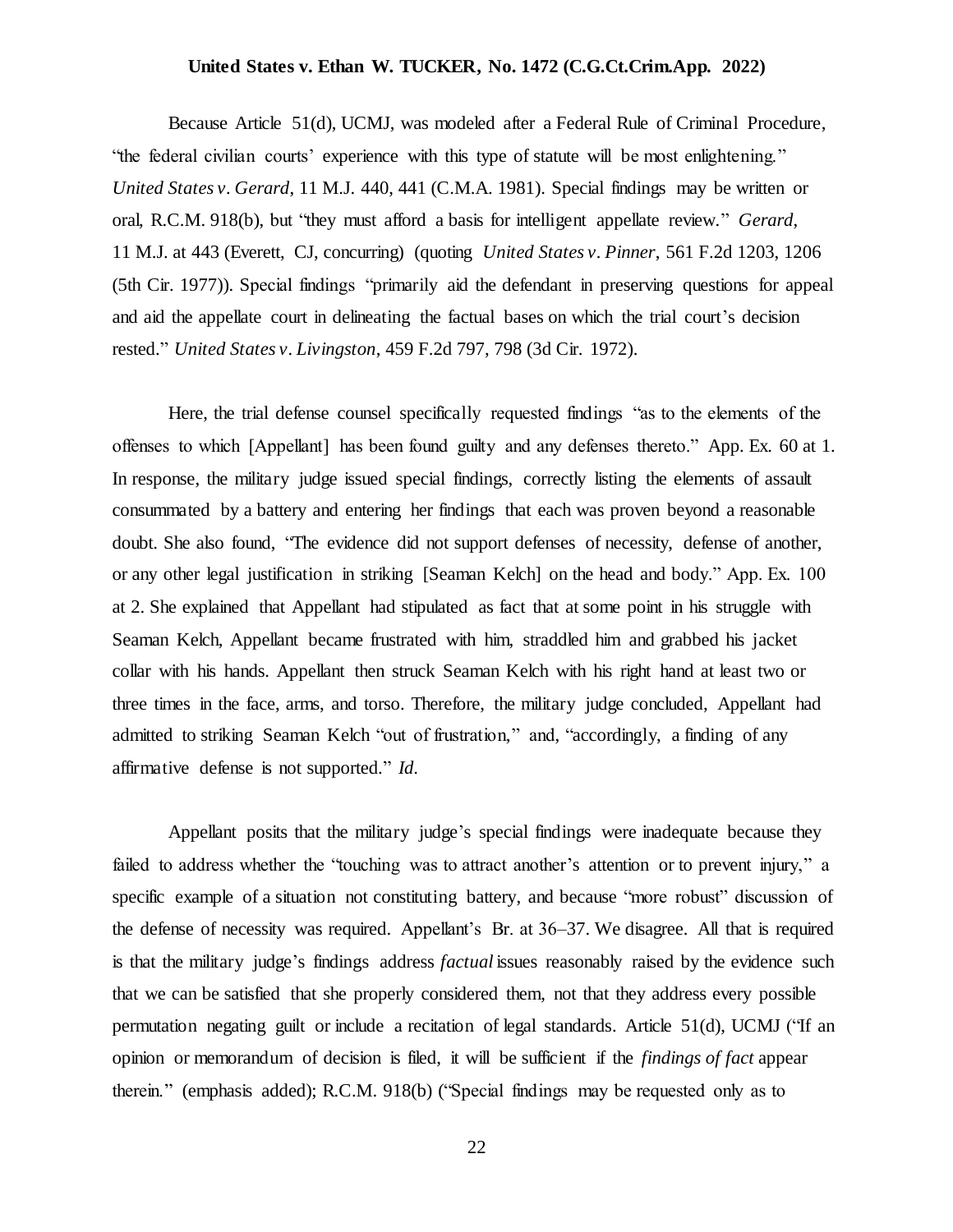*matters of fact reasonably in issue* . . . .") (emphasis added); *Livingston*, 459 F.2d at 798 (noting that special findings "aid the appellate court in delineating the *factual bases* on which the trial court's decision rested.") (emphasis added).

The military judge found that Appellant's striking of Seaman Kelch was not justified or excused by necessity, defense of another, or anything else. Basing this conclusion on Appellant's stipulated admissions was her prerogative as fact-finder. Appellant may wish she had expounded further and addressed evidence he believes is to the contrary, but that is not the purpose of special findings. They are sufficient to demonstrate to us that she properly considered defenses raised by the evidence and was convinced that they did not apply. Nor was the military judge required to address every example of situations not constituting battery. Her findings suffice to delineate the factual bases on which her decision rested and to afford us a basis for intelligent appellate review. That is all that is required.

### **Post-Trial Delay**

Appellant asserts that the 100 days between the convening authority's action—or, more accurately, her election *not* to take action—and docketing of the case with this Court was presumptively unreasonable under *United States v. Moreno*, 63 M.J. 129 (C.A.A.F. 2006), and deprived him of his right to speedy post-trial review. We conclude that *Moreno*'s use of the convening authority's action as a terminal benchmark prior to docketing has been superseded by statute and regulation and that there was no presumptively unreasonable delay. Further, even under a full analysis, Appellant was not deprived of due process.

In *Moreno*, the United States Court of Appeals for the Armed Forces (CAAF), recognizing that "convicted servicemembers have a due process right to timely review and appeal of courts-martial convictions," established "a presumption of unreasonable delay that will serve to trigger the *Barker* four-factor analysis" when: (1) the action of the convening authority is not taken within 120 days of the completion of trial; (2) the record of trial is not docketed with the service CCA within thirty days of the convening authority's action; or (3) the CCA does not complete appellate review and render a decision within eighteen months of docketing. *Id*. at 135, 142.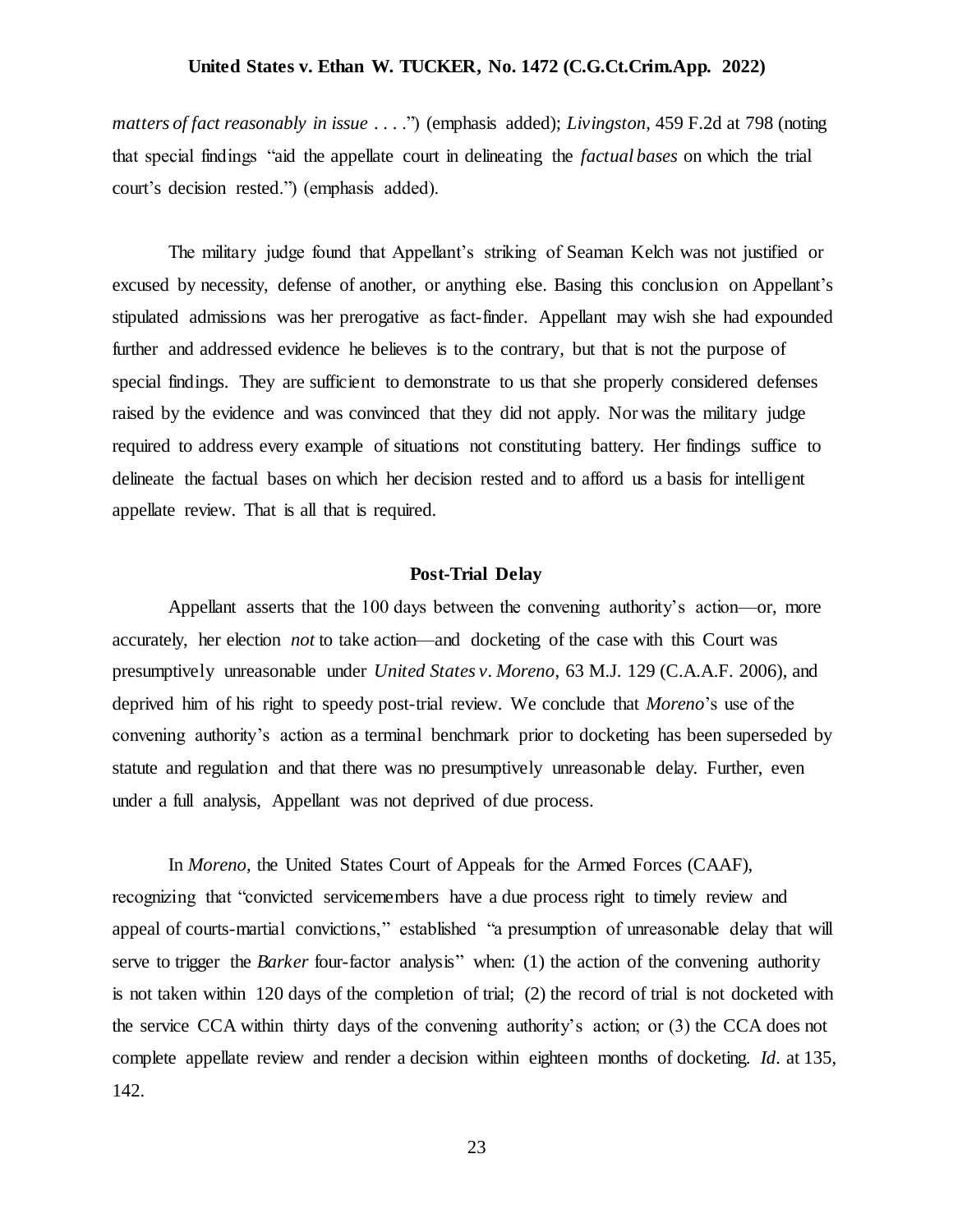The "*Barker* four-factor analysis" comprises consideration of the following four factors to determine whether post-trial delay constitutes a due process violation: "(1) the length of the delay; (2) the reasons for the delay; (3) the appellant's assertion of the right to timely review and appeal; and (4) prejudice." *Id*. at 135 (citing *Barker v. Wingo,* 407 U.S. 514, 530 (1972)). "No single factor is required for finding a due process violation and the absence of a given factor will not prevent such a finding." *Id.* at 136. If we conclude there was a due process violation, we must grant relief unless we are convinced beyond a reasonable doubt that the error is harmless. *United States v. Toohey*, 63 M.J. 353, 363 (C.A.A.F. 2006).

Following *Moreno*'s use of the convening authority's action as a key benchmark for posttrial processing, Congress passed the Military Justice Act of 2016 (MJA 2016). <sup>16</sup> This statute transforms a convening authority's action from a requirement that triggers our jurisdiction, Articles 60(c), 66(c), UCMJ (2016), to an *optional* step, in fact one that is *prohibited* except in specified circumstances. Article 60a, UCMJ. The case at bar is a classic example: the convening authority opted not to take action, so there *is no convening authority's action*—just a decision not to take action. MJA 2016 also removes the convening authority's action from its former status as "the terminal benchmark for post-trial processing," *United States v. Rivera*, 81 M.J. 741, 744 (N.-M. Ct. Crim. App. 2021), and instead makes it an optional (if not prohibited) step prior to final post-trial processing and entry of judgment. Article 60c, UCMJ.

The *MCM* (2019 ed.) implemented the MJA 2016 changes, providing for several changes to events in the post-trial timeline. First, the accused has only ten days after the date of sentence, with a possible extension for another twenty days, to submit matters to the convening authority.<sup>17</sup> R.C.M. 1106(d). As a practical matter, this is dramatically sooner in the process than under the old rules, where the time period for submissions by the accused began when the accused was served with the later of the authenticated record of trial (ROT) or the staff judge advocate's recommendation. R.C.M. 1105(c), *MCM* (2016 ed.).

<sup>&</sup>lt;sup>16</sup> The alleged offenses in this case occurred after 1 January 2019, the date when the Military Justice Act of 2016 took effect, per E.O. 13825 (March 1, 2018).

 $17$  If a crime victim submits matters, which is governed by a like timeline, the accused would have five days to rebut that submission.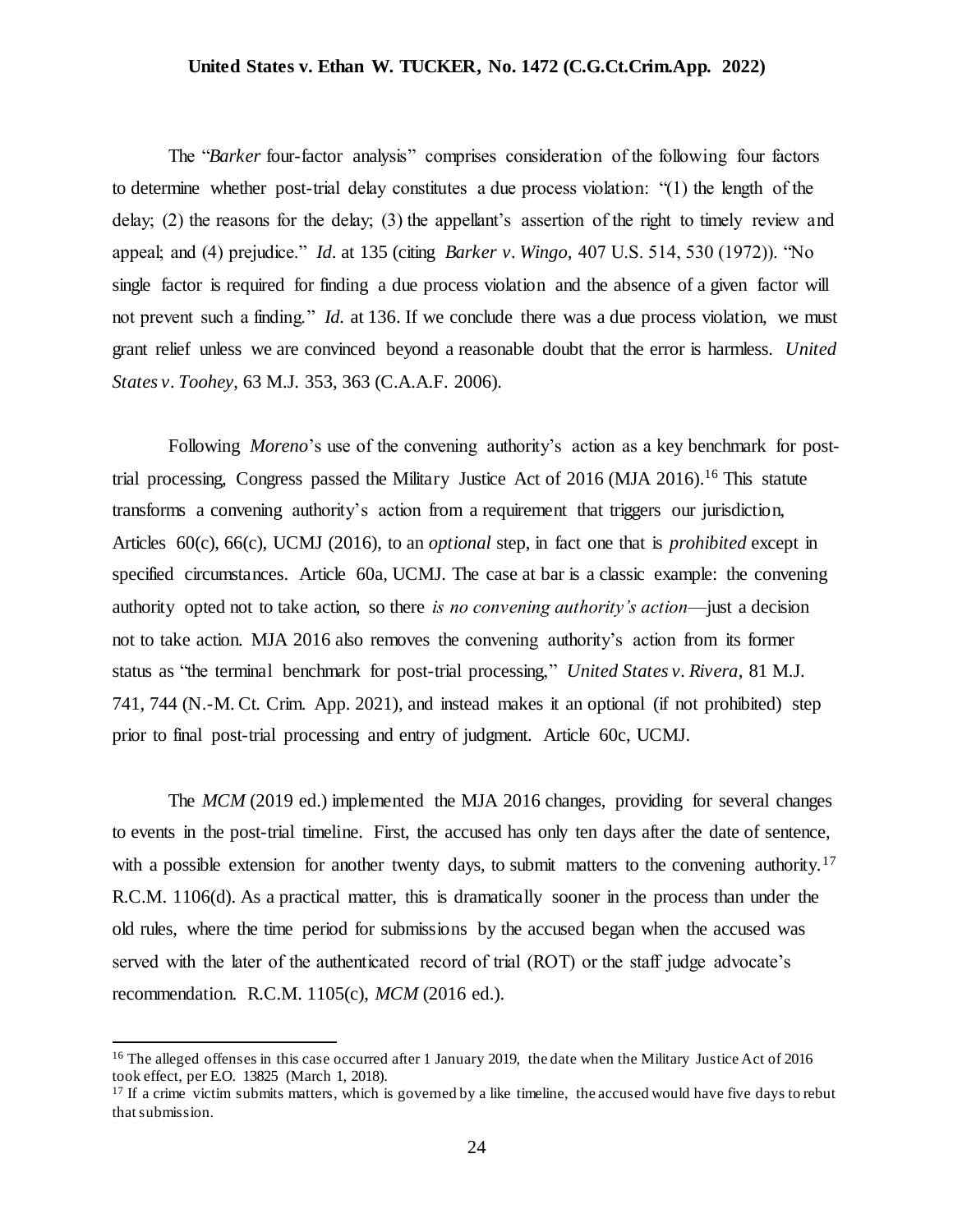The next event is consideration by the convening authority as to whether any "action" is authorized, and if so, what action to take. *See* R.C.M. 1109 and R.C.M. 1110. At the conclusion of this consideration, the result is transmitted to the military judge. R.C.M.  $1109(g)$ , R.C.M. 1110(e). Next, the military judge "shall enter into the record of trial the judgment of the court." R.C.M. 1111(a)(1). This is to occur "as soon as practicable." R.C.M. 1111(e)(2). A court reporter prepares the record of trial according to R.C.M. 1112(b), which includes a recording of the proceedings but not a transcript, and certifies it "as soon as practicable" following entry of judgment, as required by R.C.M. 1112(c).

Before the certified record of trial is forwarded for appellate review, "a court reporter shall attach [certain materials] to the record." R.C.M. 1112(f). Included among those materials is a transcript, if required (as it is for the vast majority of cases before this court).<sup>18</sup> In the Coast Guard, after certification, the court reporter "will then send electronically the certified ROT with certified transcript to the military judge." Coast Guard Military Justice Manual (MJM) (COMDTINST M5810.1H) (9 Jul 2021) subsection 21.E.4.a. The military judge then "verifies" completeness of the record of trial. *Id.* (second 21.E.4.a).<sup>19</sup>

In short, whereas in the past the convening authority's action was the last event before a record of trial was forwarded for appellate review, in the new scheme the opportunity for the convening authority to take action is followed by the entry of judgment, which "terminates the trial proceedings and initiates the appellate process." R.C.M.  $1111$  (a)(2). And further administrative processing might take significant time, especially if the transcript was not yet completed.<sup>20</sup>

The CAAF itself has recognized that, though it has not yet had the opportunity to rule on the question, the amendments to the UCMJ and *MCM* "call into question the continued validity of the *Moreno* time lines." *United States v. Anderson*, No. 21-0179, 2022 WL 549111, n.2 at \*2,

<sup>18</sup> A transcript is required for all cases eligible for review under Article 66(b)(1) or (3). *See* R.C.M. 1114(a)(1). <sup>19</sup> These provisions are unchanged from the previous edition of the MJM.

<sup>&</sup>lt;sup>20</sup> The Coast Guard MJM calls for the transcript to be completed within thirty days of adjournment of the courtmartial. MJM subsection 21.E.5. That time standard was not met in this case.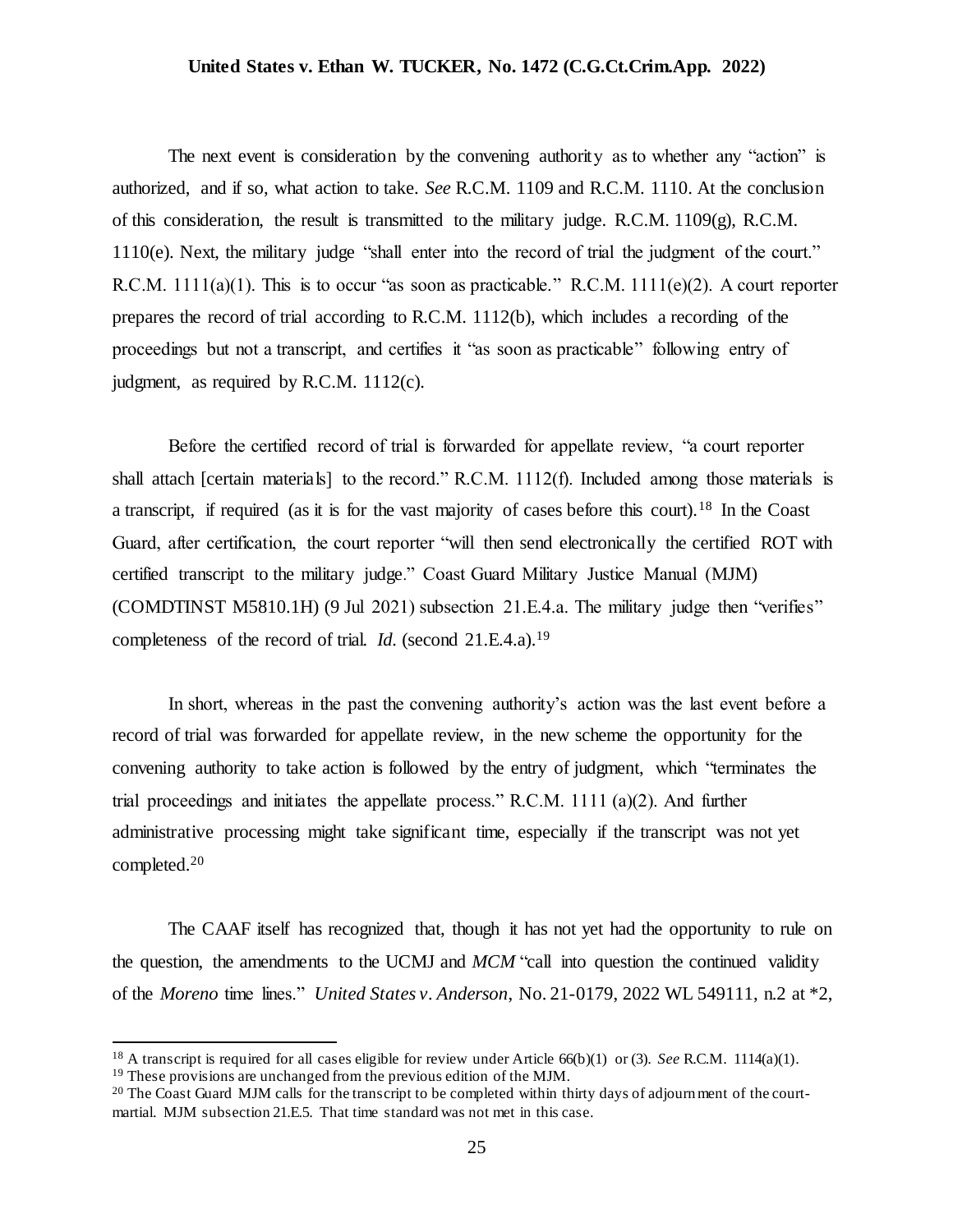(C.A.A.F. February 18, 2022). We now conclude that, at a minimum, the specific aspect of *Moreno* treating the convening authority's action as a terminal benchmark in post-trial processing has been superseded by these amendments. All three of our sister CCAs agree. *Rivera*, 81 M.J. at 745–6; *United States v. Brown*, 81 M.J. 507, 510 (Army Ct. Crim. App. 2021); *United States v. Livak*, 80 M.J. 631, 633 (A.F. Ct. Crim. App. 2020). We continue to be bound, however, by *Moreno*'s remaining standards, and we will continue to apply them to the extent feasible. Accordingly, we will apply a presumption of unreasonable delay triggering a full dueprocess analysis when: (1) the record of trial is not docketed with this Court within a combined total of 150 days of the completion of trial; or (2) we do not complete appellate review and render a decision within eighteen months of docketing.

Here, although more than thirty days elapsed between the convening authority's nonaction and docketing with this Court, a total of only 146 days elapsed between completion of the trial and docketing. Accordingly, there was no presumptively unreasonable delay.

Alternatively, even if there was presumptively unreasonable delay, there still was no due process violation and relief is not warranted. The record shows the following sequence of posttrial events:

| Event                                        | Days elapsed |
|----------------------------------------------|--------------|
| Sentence adjudged                            | $\Omega$     |
| Convening Authority signed, taking no action | 46           |
| Entry of Judgment                            | 83           |
| Court reporter's certification of transcript | 92           |
| Court reporter's certification of ROT        |              |
| Military Judge received ROT                  | 105          |
| Military Judge's verification                | 126          |
| Docketing at CGCCA                           | 146          |
|                                              |              |

The length of the delay—100 days between the convening authority's non-action and docketing—favors Appellant, but there were many steps required and sound reasons for the delay under the restructured post-trial process of MJA 2016. Further, Appellant did not assert the right to speedy post-trial processing until filing his appellate brief, which weighs against him.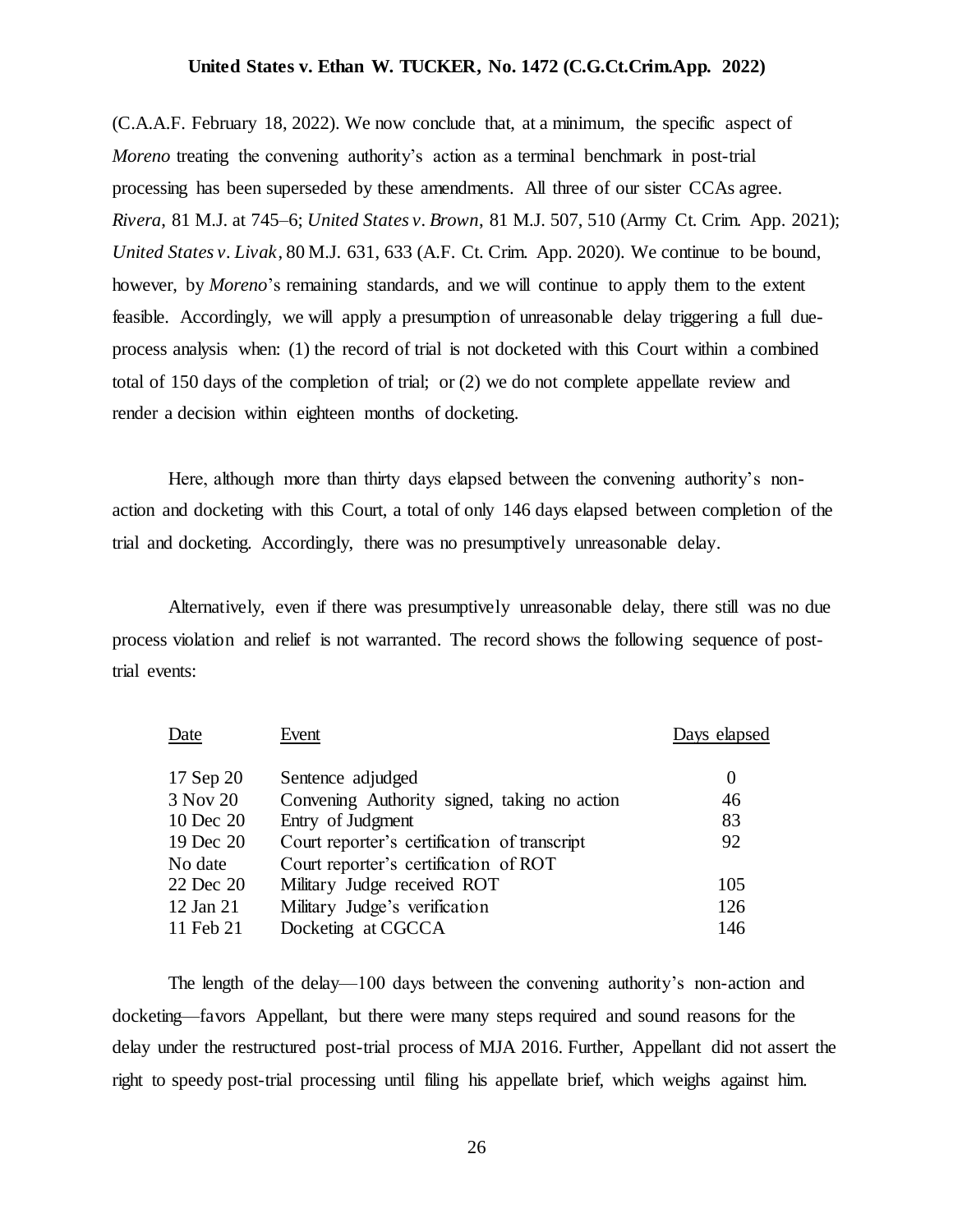Also, importantly, Appellant has provided no evidence of cognizable prejudice as a result of the 100 days it took from convening authority's non-action to docketing, and we discern none particularly in light of the case being docketed within the overall timeframe of 150 days envisioned by *Moreno*. Finally, there is no indication of dilatory processing or lack of institutional diligence, and relief is not warranted under Article 66(d)(2), UCMJ and *United States v. Tardif*, 57 M.J. 219 (C.A.A.F. 2002). *Cf. United States v. Guzman,* 79 M.J. 856, 868 (C.G. Ct. Crim. App. 2020).

### **Sentence Reassessment**

Based on our action on the findings, we must determine whether we can reassess the sentence or whether a rehearing is necessary. We enjoy broad discretion in reassessing sentences. *United States v. Winckelmann,* 73 M.J. 11, 15 (C.A.A.F. 2013); *United States v. Hernandez*, 78 M.J. 643, 647 (C.G. Ct. Crim. App. 2018). But before we can reassess a sentence, we must be able to "reliably and confidently determine that, absent the error, the sentence would have been at least of a certain magnitude." *Hernandez*, 78 M.J. at 647 (citing *United States v. Buber,* 62 M.J. 476, 479 (C.A.A.F. 2006); *United States v. Harris,* 53 M.J. 86, 88 (C.A.A.F. 2000)). If we cannot do this, we must order a rehearing. *Harris,* 53 M.J. at 88. A reassessed sentence must not only "be purged of prejudicial error[,]" but "also must be 'appropriate' for the offense involved." *United States v. Sales,* 22 M.J. 305, 308 (C.M.A. 1986).

We apply the totality of the circumstances of each case to make sentence reassessment determinations, guided by the following "illustrative, but not dispositive, points of analysis":

(1) Whether there has been a dramatic change in the penalty landscape or exposure.

(2) Whether sentencing was by members or a military judge alone. We are more likely to be certain of what sentence a military judge would have imposed as opposed to members.

(3) Whether the remaining offenses capture the gravamen of criminal conduct included within the original offenses and, similarly, whether significant or aggravating circumstances addressed at the court-martial remain admissible and relevant to the remaining offenses.

<sup>(4)</sup> Whether the remaining offenses are of the type with which appellate judges should have the experience and familiarity to reliably determine what sentence would have been imposed at trial.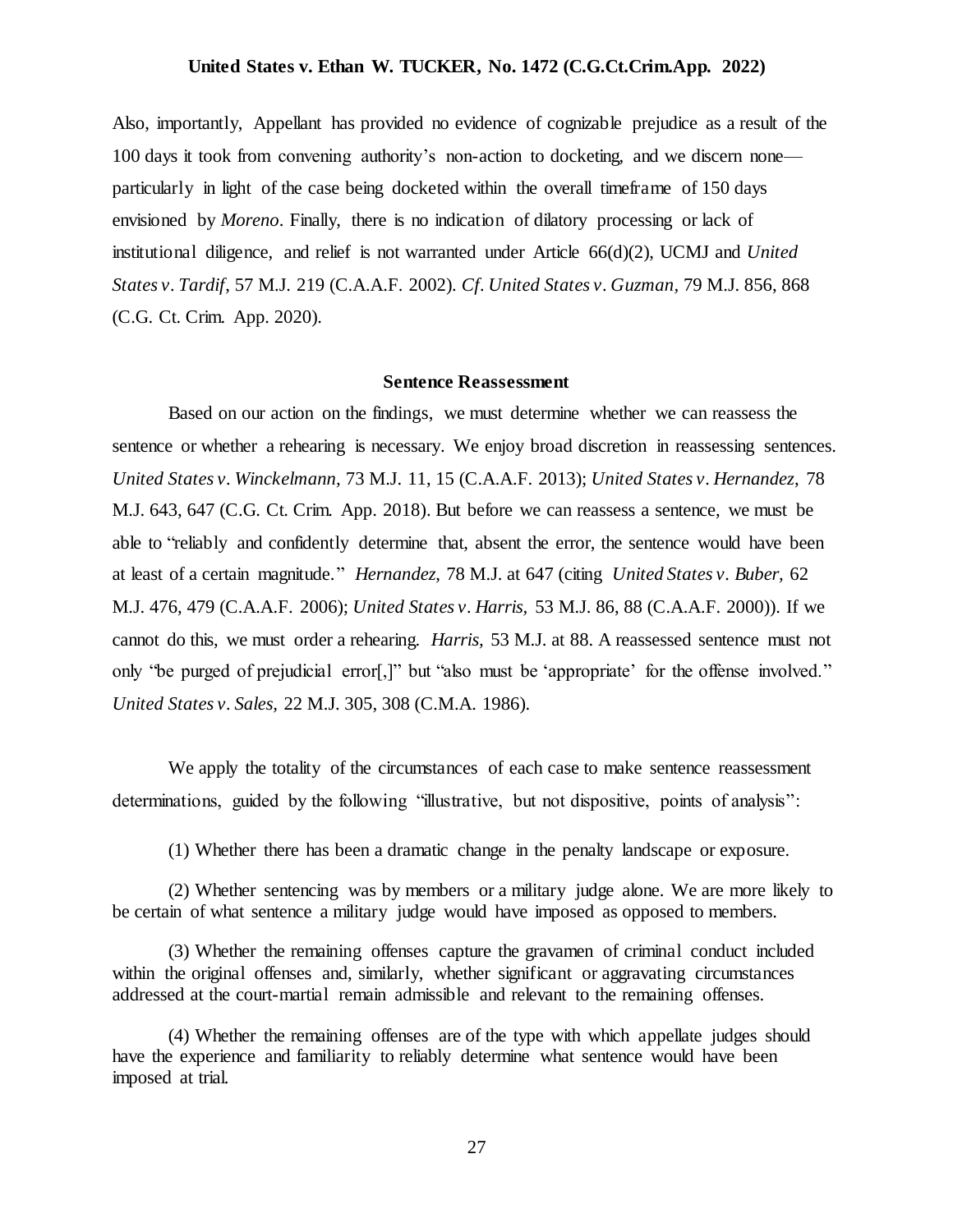### *Winckelmann,* 73 M.J. at 15–16.

Both parties ask that we reassess the sentence rather than authorize a rehearing. Under the totality of the circumstances, we conclude that we are able to do so. Because sentencing was by military judge, the sentence was "segmented," meaning it specified what, if any, confinement and/or fine was adjudged for each specification to which Appellant was found guilty. *See* R.C.M. 1002(d)(2)(A). The military judge adjudged the following confinement, to be served consecutively: eight months for the unenumerated Article 134 offense; four months for assault consummated by a battery; two months for false official statement; and none for underage drinking in violation of a general order. Reassessing the segmented portion of the sentence is simple, merely consisting of setting aside the eight months of confinement adjudged for the setaside offense, leaving six months of adjudged confinement. *See United States v. Alkazahg*, 81 M.J. 764, 786 (N-M. Ct. Crim. App. 2021).

Reassessing the non-segmented (or "unitary") portion of the sentence—reduction to E-1 and a bad-conduct discharge—is not as simple. Although our action does not affect penalty *exposure*—a bad-conduct discharge and reduction to E-1 remain authorized for the remaining offenses—the unenumerated Article 134 offense undoubtedly was a dominating feature in the penalty *landscape*. The fact that it accounted for eight of fourteen months of combined adjudged confinement indicates it was the most serious among the offenses. But considering the remaining *Winckelmann* factors, particularly that sentencing was by military judge alone and that we have the experience and familiarity to reliably determine what sentence would have been imposed at trial for the remaining offenses, we determine that we can reassess the sentence.

Overall, we conclude that we can reliably and confidently determine only that, absent the error, the sentence would have been at least reduction to E-1 and confinement for six months. The remaining offenses are underage drinking in violation of a lawful general order, false official statement, and assault consummated by a battery. In our experience, underage drinking and false official statement do not generally merit a bad-conduct discharge. Nor does a non-aggravated assault consummated by a battery, absent particularly egregious circumstances. So the real question becomes whether Appellant's assault consummated by a battery of Seaman Kelch was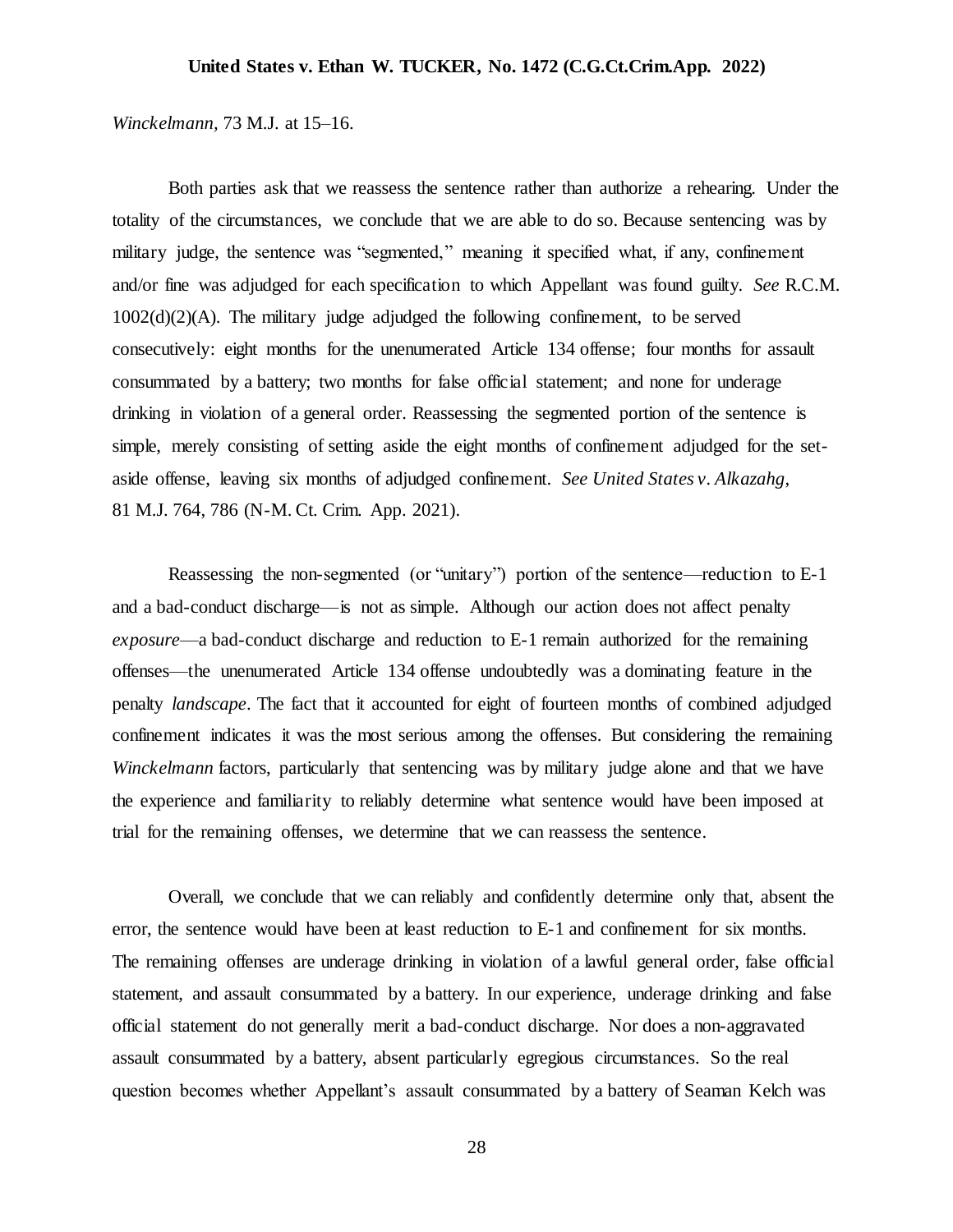sufficiently egregious that we can be confident that a punitive discharge would have been imposed and is appropriate. This concededly is a close call for us, but we conclude it was not.

We first note that we do not believe it would be proper for us to consider evidence of Seaman Kelch's ultimate death. To be admissible, evidence in aggravation must directly relate to or result from the offenses to which the accused has been found guilty. R.C.M. 1101(b)(4). Not every consequence of an accused's actions is admissible in sentencing. *United States v. Rust*, 41 M.J. 472, 478 (C.A.A.F. 1995) ("[A]n accused is not responsible for a never-ending chain of causes and effects.") (internal quotation marks and citation omitted). A consequence must, instead, *directly* relate to or result from the offense, which imposes a higher standard than a showing of "mere relevance." *Id*. The evidence also must pass the balancing test under Military Rule of Evidence 403. *Id*. Applying that here, we conclude that Seaman Kelch's death, caused by drowning and hypothermia, was not directly related to or resulting from Appellant's earlier assault and therefore improper for our consideration as evidence in aggravation.

Still, significant aggravating circumstances remain. Seaman Kelch was incoherent, helpless, and in need of comfort and assistance when, instead, Appellant straddled and punched him, only stopping when Seaman T.H. intervened. Whatever frustration he may have been experiencing, this was inexcusable. But when we remove the notion that Appellant was criminally responsible for Seaman Kelch's death, what we are left with is a very drunk accused punching his very drunk friend after struggling to stop the friend from repeatedly rolling into dangerously cold surf. The evidence portrays this as a temporary lapse, albeit a serious one, born of frustration, not malice, from an otherwise sincere desire to save his friend and get him to safety. Given all these circumstances, we cannot be confident that a bad-conduct discharge would have been imposed.

Accordingly, we reassess the sentence to reduction to E-1 and confinement for six months.